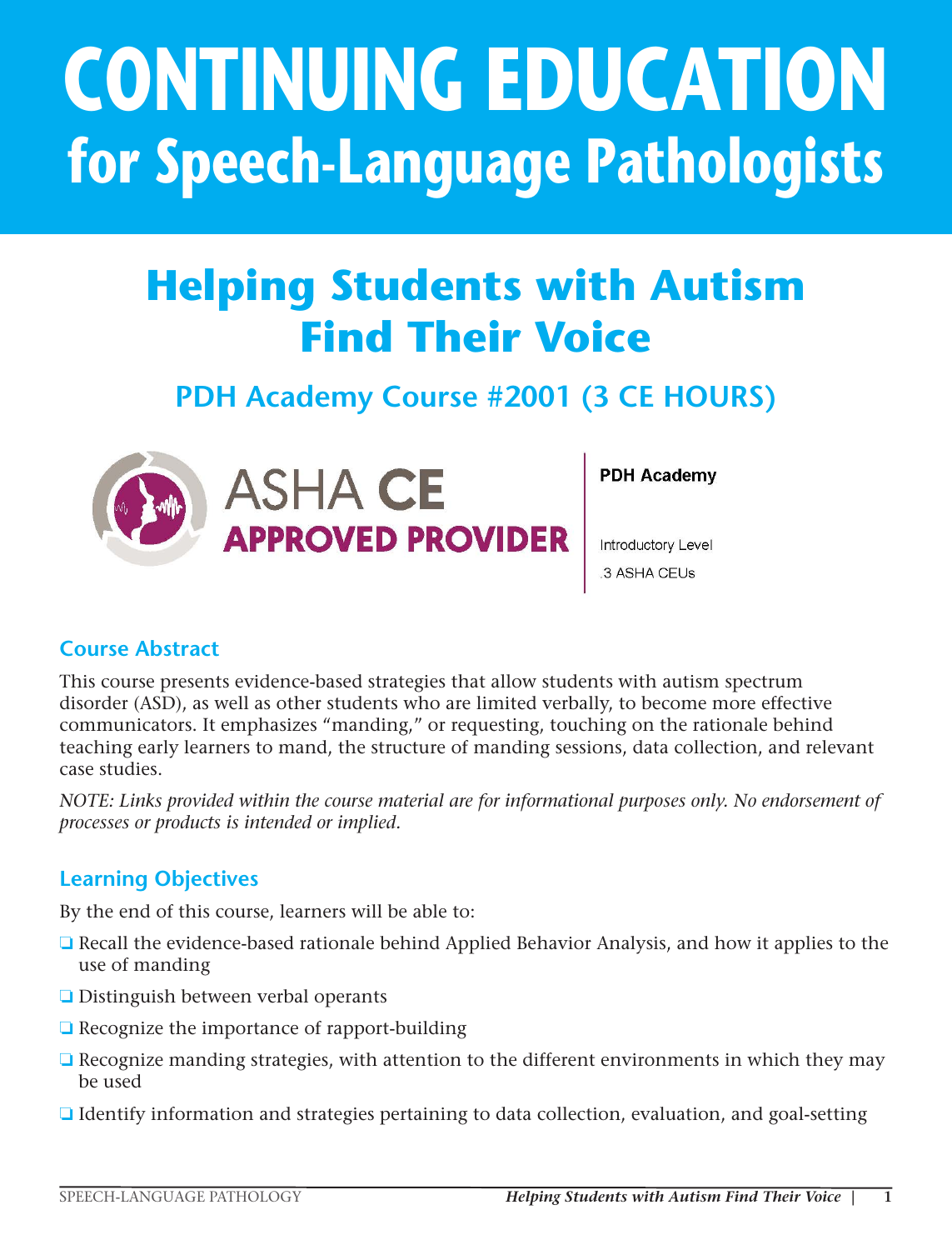### **Timed Topic Outline**

- I. Introduction (5 minutes)
- II. Evidence-based Practice and Applied Behavior Analysis (15 minutes)
- III. Verbal Behavior, Verbal Operants (5 minutes)
- IV. The Power of Manding (100 minutes) Pairing, Manding 101, Manding in the Natural Environment, Structured Manding Sessions, Manding Throughout the Day
- V. Data Collection, Evaluation, and Goal-Setting (20 minutes)
- VI. Case Studies & Conclusion (15 minutes)
- VII. Handout, Additional Resources, References, and Exam (20 minutes)

# **Delivery Method**

Correspondence/internet self-study with interactivity, including a provider-graded final exam. *To earn continuing education credit for this course, you must achieve a passing score of 80% on the final exam.*

#### **Accessibility and/or Special Needs Concerns?**

**Contact customer service by phone at (888)564-9098 or email at support@pdhacademy.com.**

# **Course Author Bio and Disclosure**

Rosemarie Griffin, MA, CCC-SLP, BCBA, COBA, is a licensed speechlanguage pathologist and board certified behavior analyst, and product developer. She completed her Master's degree at Kent State University, her education specialist degree in school administration at Cleveland State University, and coursework leading to licensure as a board certified behavior analyst at the University of North Texas. Since 2003, Mrs. Griffin has worked as a speech-language pathologist and has held positions at the Cleveland Clinic Lerner School and at the STARS program (Specialized Teaching for students with Autism and Resources Services) with the Geauga County Educational Service Center. A move to Texas allowed Mrs. Griffin to become an autism facilitator and support specialist for Leander Independent School District in Austin, Texas. Currently she splits her time between KidsLink and a local public school system. She is also the creator of the Action Builder Cards for systematic language instruction.

Mrs. Griffin is a member of the adjunct faculty at Kent State University in Kent, Ohio. She is fully licensed by both the Ohio Board of Speech Pathology and Audiology and the Ohio Department of Education, and she is a certified member of the American Speech-Language-Hearing Association (ASHA). She is also fully licensed by the Behavior Analyst Certification Board and by the Ohio Board of Psychology. Mrs. Griffin is passionate about lecturing on effective communication services for students with autism and has done so for many organizations, including the Ohio Speech-Language-Hearing Association, Milestones, and SpeechPathology.com. She is also the creator of the Action Builder Cards for systematic language instruction.

The material found in *Helping Students with Autism Find Their Voice* is © ABA Speech LLC, http://www.abaspeech.org/. It is licensed to PDH Academy for the purposes of continuing education.

DISCLOSURES: Financial – Rosemarie Griffin's work is available for purchase at SpeechPathology.com and ABA Speech LLC, and she received a stipend as the author of this course. Nonfinancial – No relevant nonfinancial relationship exists.

# Introduction

The U.S. Centers for Disease Control and Prevention (CDC) report finds the prevalence of autism spectrum disorder (ASD) is at one in 68 children (or 1.46 percent), and the range of communication impairment in children with autism varies widely; as many as 25- 30% of individuals with autism are non verbal (Tager-Flusberg et al., 2005).

As speech-language pathologists, we provide the critical guidance that helps students identify, acquire, and use a functional response form. With that in mind, the emphasis of this course is helping students with autism find their voice. Focusing on early learners (students who may be nonverbal or very limited verbally), we will discuss evidence-based strategies that allow students with autism, as well as other students who are limited verbally, to become more effective communicators.

After this training, you will have a structured roadmap for intervention with this type of learner.

#### *Therapy Snippet*

 *To be clear, the "early learner" is not necessarily someone that is a child.* 

 *When I worked at a private clinic, a 19-year-old young man came to us who, after 19 years of therapy, still did not have a functional response form. He was very aggressive, and was using maladaptive behavior to navigate his environment.* 

 *We introduced him to a static 16 cell AAC device, and started with requesting: he was directly taught how to request wanted items and actions. For the first time, he was able to request that he wanted to eat McDonalds, or that he wanted to take a walk.* 

 *We saw a gradual increase in his ability to spontaneously communicate with the individuals in his environment. We also saw a decrease in his aggressive behavior. How amazing to see the growth in this young man: the increase in his quality of life as his communication skills increased.* 

"What are the landmarks on this journey of helping students with autism find their voice?" you may ask. Well, as a Board Certified Behavior Analyst (BCBA) as well as a speech-language pathologist, I will share concepts that I use daily in my line of work.

First, we will discuss the rationale for starting with teaching early learners to request wanted items and actions. We will briefly discuss the science of applied behavior analysis (ABA), with an emphasis on using verbal behavior to teach communication skills. Not everybody that uses the science of ABA uses verbal behavior to teach language, but I make sure my students have the practice among their skill sets.

As part of this discussion, we will look at the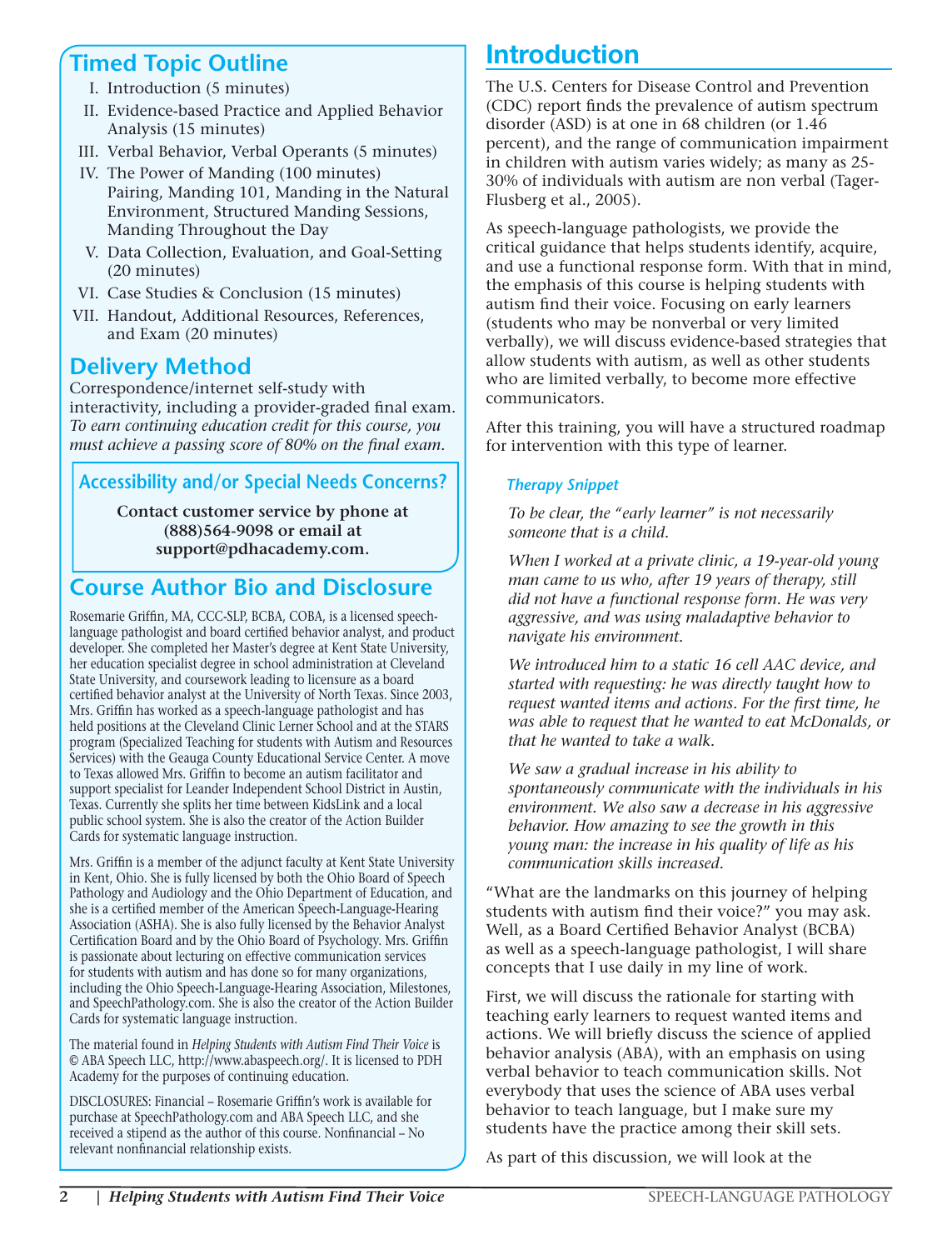knowledge, vocabulary, and background accessed by the analysts and consultants that may help you with difficult cases – particularly the BCBAs who consult in public school districts to help set up and maintain individualized curriculums for students with autism. Many of the consultants that I work with are using verbal behavior to address weaknesses in language skills. They are using many of the terms that I will review here.

Next, we'll discuss verbal operants and their importance. B.F. Skinner (you may remember him from Intro to Psychology), in his book Verbal Behavior (1957), talked about communication as a behavior, emphasizing its function instead of its form. The different verbal operants refer to the different ways that we use our communication.

Skinner also discussed "manding," which refers to the ability to request. We will talk about what manding is, what it means, and address the importance of direct instruction with manding. In my experience, students start talking and communicating a lot more when manding is a focus of their therapy sessions, so we will further address how to set up manding sessions.

Having established the importance of systematic instruction on the skill of manding, we will consider various ways that we can capture data on this skill, look at applicable evaluations, and visit goal-setting.

Finally, we will go over several case studies, synthesizing the information presented and problem solving systematically.

I hope our discussion will leave you with the skills you need to allow your clients to understand that their communication is valuable, and to work comfortably with consultants regarding the needs of these clients.

#### *Therapy Snippet*

 *Another student, who I will talk about throughout this course, came to the clinic at age 8, already supplied with an iPad that contained a dynamic AAC application. However, the student never used the device spontaneously to communicate. He also engaged in very dangerous and intense aggressive and self-injurious behavior.* 

 *We worked on building a rapport with him, getting to know what he enjoyed doing, and slowly built in direct instruction regarding using his iPad to request wanted items, actions and places.* 

 *Over the course of 2 years, this 10 year old has made great and inspiring gains. He voluntarily carries his device and uses it to request wanted items and actions. In addition, he has been able to effectively label, create sentences, and relay how he is feeling. This increase in communication has changed this student's life and his family member's lives as well. He is able to visit more places and engage in a variety of activities and with a variety of family and school staff members.* 

 *It all started with direct instruction regarding manding, which helped this student learn that his ability to communicate was powerful.*

# First Stop: Evidence-based Practice and Applied Behavior Analysis

Being aware of the American Speech-Language-Hearing Association (ASHA)'s position on evidence-based practice for individuals with autism is very important. ASHA has a practice portal (see Web Resources, in References) that provides a wealth of information, resources, and discussion about evidence-based treatment for autism.

Below are some of the highlights and recommendations that correlate with our discussion today.

- **Family involvement is critical.** We will discuss how to collaborate effectively with families regarding increasing functional communication.
- **SLPs can help individuals with autism by ensuring they have a functional communication system.** This just means the individual needs a way to communicate in the world, whether it is with sign, pictures, Augmentative-Alternative Communication (AAC), or verbalizations, or by using a multimodal approach. (I will also be referring to this functional communication system as a "functional response form.")
- **SLPs should help students use their communication in a variety of settings and with a variety of communicative partners.** The term that encompasses this is generalization, which will be defined below.
- **SLPs should use a systematic approach to taking data so that we can analyze and determine if our therapeutic approach has been and continues to be effective in helping our client.**
- **SLPs and educators should determine which method for treatment is effective for clients by taking into consideration the individual's level of social and linguistic development, cultural background and values, personal preferences, family resources, learning style, behavior repertoire, and communication needs.**

#### **Applied Behavior Analysis**

A formal definition of Applied Behavior Analysis (ABA) is that it is a science devoted to the understanding and improvement of human behavior (Cooper, Heron, Heward 2007).

In other words, ABA is the science of studying behavior, and applying data supported techniques to increase and/or decrease behaviors that are meaningful to the client and the client's social environment. It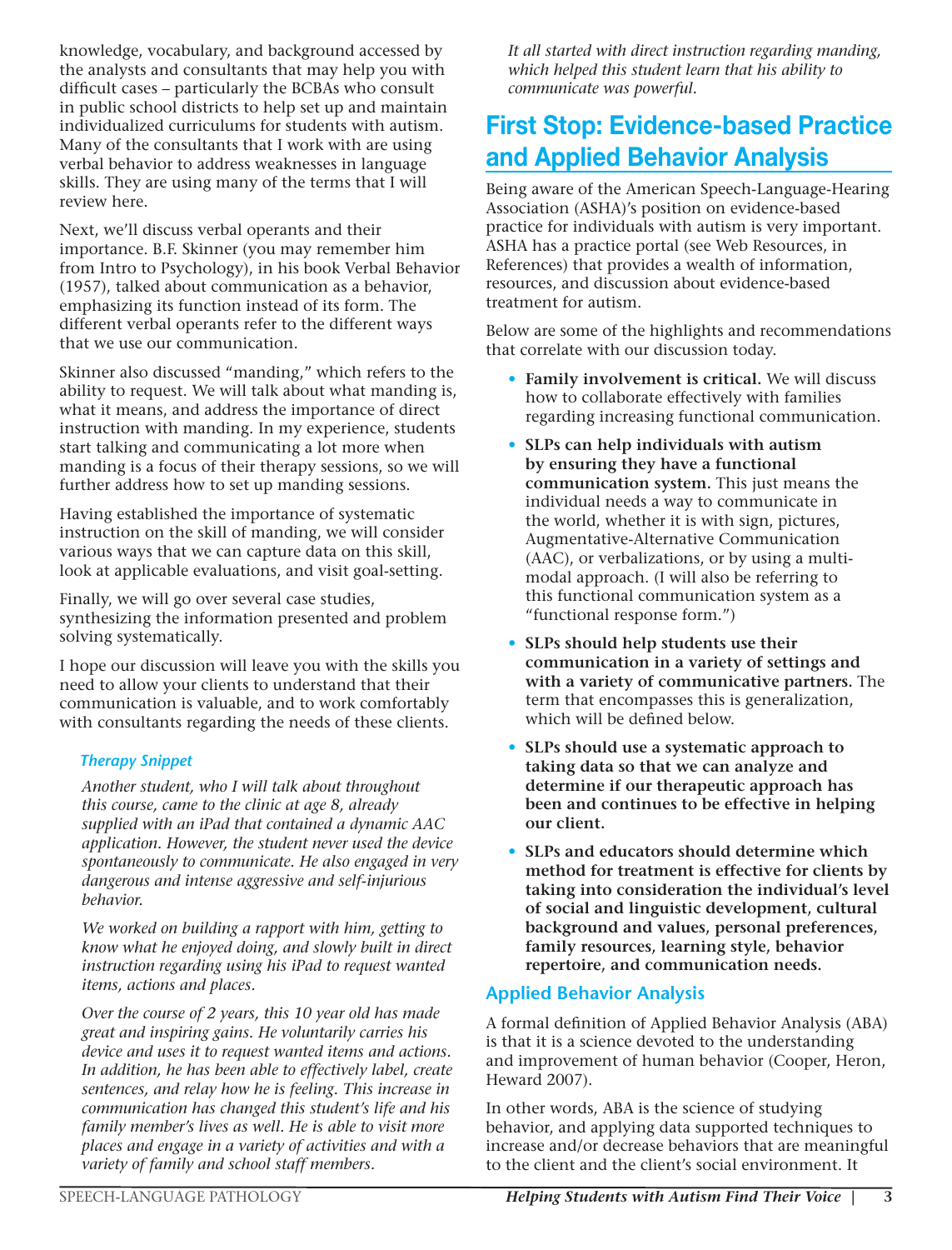is a very systematic way to look at human behavior, including verbal behavior.

Let's begin with some basic terms used when discussing the science of applied behavior analysis.

Antecedent – An environmental condition or stimulus, existing or occurring prior to a behavior of interest.

*Example: The teacher gets out a book; the student runs away from circle; – the student is given a break from class. The antecedent is the teacher getting out a book.* 

Behavior – The activity of living organisms; human behavior includes everything that people do.

*Example: The teacher gets out a book; the student runs away from circle; the student is given a break from class. The behavior is the student running away.* 

Consequence – A stimulus that follows a behavior of interest.

*Example: The teacher gets out a book; the student runs away from circle; the student is given a break from class. The consequence is the student being given a break from class.* 

Data – The results of measurement, usually in quantifiable form; in applied behavior analysis, data refers to the measure of some quantifiable dimension of a behavior.

Generalization – The occurrence of a target behavior in a non-training situation after training.

*Examples: A student learns to label "cookie" in the classroom and subsequently labels it while out to eat with his parents at a restaurant. A student learns to request "listening to music" on the iPad at school with a speech therapist and later requests "listening to music" at home with her mom and dad.*

Motivation – The general desire or willingness of someone to do something. Examples: Johnny is not allowed to watch TV at home, so he is motivated to attend to the video shown in class. Sally is very thirsty after her walk, so she is motivated to find a nearby water fountain.

Multi Modal Communication – Allows for many ways to communicate, including speech or vocalizations, gestures, manual sign, and augmentative communication.

Natural Environment Teaching (NET) – The child's current interest or motivation controls the teaching activity. Teaching targets are weaved into play and other enjoyable activities.

Pairing – The process of using valuable reinforcers to condition people, materials, environments to become reinforcing.

Prompting – A prompt is used to increase the likelihood that a person will engage in the correct behavior at the correct time.

*Examples: Asking Trevon to pick a book and pointing to a book; pointing to the book is a prompt. Asking Hank to clap his hands and modeling the action for him; modeling the action is a prompt. Asking Peggy "What is your favorite*  food?" and showing her a picture of a pizza; the picture of *the pizza is a prompt.* 

Reinforcement – Occurs when a stimulus change immediately follows a response and increases the future frequency of that type of behavior in similar conditions.

*Example: Don wants a break and says, "Can I have a break?" The teacher says "Sure, Don, you can have a break." Don asking and being reinforced with a break will increase the future frequency of this requesting behavior in similar conditions.* 

Three-term Contingency - The antecedent that is present when the behavior occurs, the behavior, and the reinforcing consequence.

*Example: Antecedent = seeing a Finding Dory book; Behavior = asking to buy the book; Consequence = buying the book* 

Many of our students with autism, because they may be nonverbal or limited verbally, have had to use their behavior to communicate – often in maladaptive ways. When we analyze their verbal behavior and help them increase their socialization and their communication, we typically see a decrease in any type of maladaptive behaviors that they are displaying. As speech language pathologists, then, we have a responsibility to help our clients acquire, apply, and maintain functional receptive, expressive and social language skills – to help improve their communication skills, but also help increase their overall quality of life.

ABA-based approaches for educating children have been extensively researched, and in the last 30 years, ABA has been acknowledged as best practice for teaching children with autism. As you already know, there are a myriad of treatments available for students with autism – and parents of children with autism, understandably wanting what is best for their child, are often inundated. When helping them sift through the science versus pseudoscience, you can introduce them to the National Standards Project (NSP) (http:// www.nationalautismcenter.org/), which works to answer the very crucial question: how do we effectively treat individuals with autism spectrum disorder? The National Standards Report (see Web Resources, in References), issued by the NSP, reviews interventions and shares which have been shown to be effective for individuals with ASD. The Report recognizes behavioral-based approaches – including ABA – as an established form of treatment.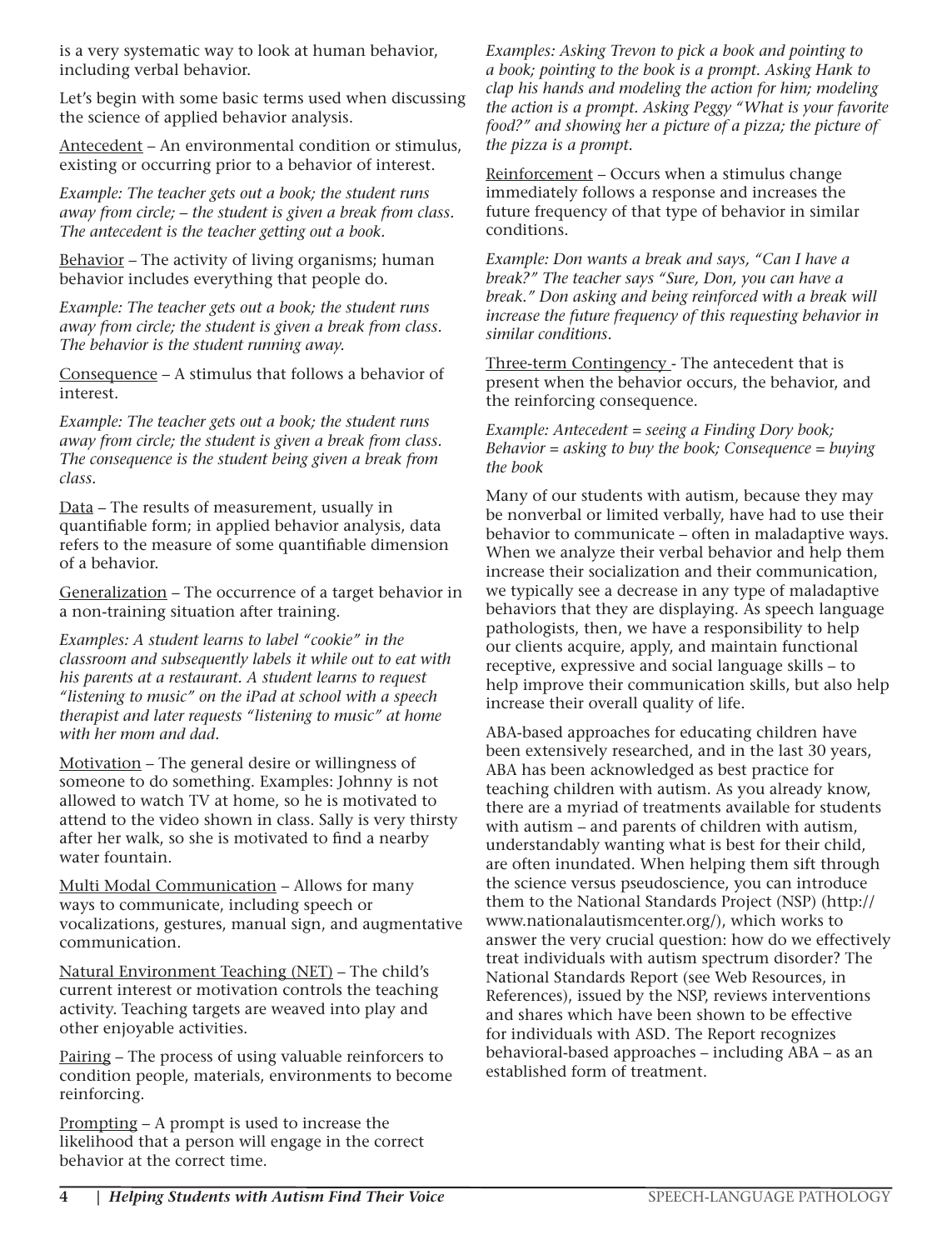*"The National Standards Report may be the most important document that parents and practitioners ever read and the most important weapon in their arsenal to fight autism."*

*Marjorie H. Charlop, Ph.D. / Professor of Psychology, Claremont McKenna College / Director, The Claremont Autism Center*

So how, specifically, does ABA apply to your work as an SLP?

ABA seeks to impact socially significant behaviors that are in need of improvement: for example, as we've discussed, many of our students who are limited verbally may also have challenging behaviors that we want to address. We will talk about how to increase functional communication, thereby decreasing the challenging behaviors.

ABA considers behavior in objective and measurable terms: for our purposes, then, we will discuss setting up manding, as well as data collection, analysis, and analysis-based treatment decisions. The more systematic we can be the better.

ABA uses a three-term contingency – or the concept of an antecedent stimulus, a behavior, and a consequence – to analyze human behavior. For example: *Antecedent = student sees a cookie; Behavior = student says "cookie;" Consequence = student gets a cookie.* If the student says "cookie," and gets the cookie, that verbal behavior is reinforced. We can use this template to set up situations for our clients that will help them increase their verbal behavior.

A three-term contingency can also illuminate undesirable behaviors. To consider another example, *Antecedent = work is presented; Behavior = student clears the table; Consequence = student gets out of work.* This is not a behavior we want to reinforce: if the student clears the table and gets out of the work, that student's escape behavior will increase. We as speech therapists need to wear our detective hats and analyze what our student is trying to communicate in that moment, then teach the language to replace the behavior. We may conclude that the student is engaging in this type of behavior if they are motivated to escape the task. So we give the student the tools to, instead, request a break.

Behavior and communication are very much interrelated, and this fact is very important as we work with clients with autism. We will discuss this topic in greater depth as we address manding.

# Next Stop: Verbal Behavior, Verbal Operants

Frequently, as SLPs, we want to know what a student's mean length of utterance is; however, when working with students with autism it is more important to think about how the student is using their language *functionally*.

B.F. Skinner wrote the book *Verbal Behavior* (1957), which looks at the functional analysis of language. He talks about language in terms of how it functions – verbal behavior – which is where verbal operants come into play: as we'll discuss below, verbal operants refer to the different ways that we use our communication. Many consultants use this terminology, so a familiarity with it will help you discuss the clients on your mutual caseloads.

Manding – A mand is a request. We start work on this operant to help increase a learner's spontaneous communication, encouraging them to ask for things that they want. We will discuss this operant at length later in the course.

| <b>ANTECEDENT</b>      |                           |                          | <b>BEHAVIOR   CONSEQUENCE</b>           |  |  |
|------------------------|---------------------------|--------------------------|-----------------------------------------|--|--|
| <b>Motivation</b>      | <b>Verbal</b><br>response |                          | Specific to the learner's<br>motivation |  |  |
| After seeing a cookie  |                           |                          | Saying "eat cookie"                     |  |  |
| Wanting to play iPad   |                           |                          | Saying "iPad"                           |  |  |
| Seeing a book you like |                           |                          | Saying "read book"                      |  |  |
| Wanting a drink        |                           | Saying "drink"           |                                         |  |  |
| Seeing a ball          |                           | Saying "let's play ball" |                                         |  |  |

Tacting – Involves labeling a picture, object or action. Students may work on tacting to increase their expressive vocabulary.

| <b>ANTECEDENT</b>                           | <b>BEHAVIOR</b>           | <b>CONSEQUENCE</b>   |  |  |
|---------------------------------------------|---------------------------|----------------------|--|--|
| Non verbal<br>stimulus<br>(object, picture) | <b>Verbal</b><br>response | Social reinforcement |  |  |
| Seeing a football                           |                           | Saying "football"    |  |  |
| Seeing Lebron James                         |                           | Saying "Lebron"      |  |  |
| Seeing Starbucks                            |                           | Saying "Starbucks"   |  |  |
| Seeing a dog                                |                           | Saying "doggy"       |  |  |
| Hearing an airplane                         |                           | Saying "airplane"    |  |  |

Intraverbal – Filling in the blank and answering questions are both examples of intraverbals. Intraverbals are the basis for reciprocal conversation. They are the building blocks for engaging verbally with others.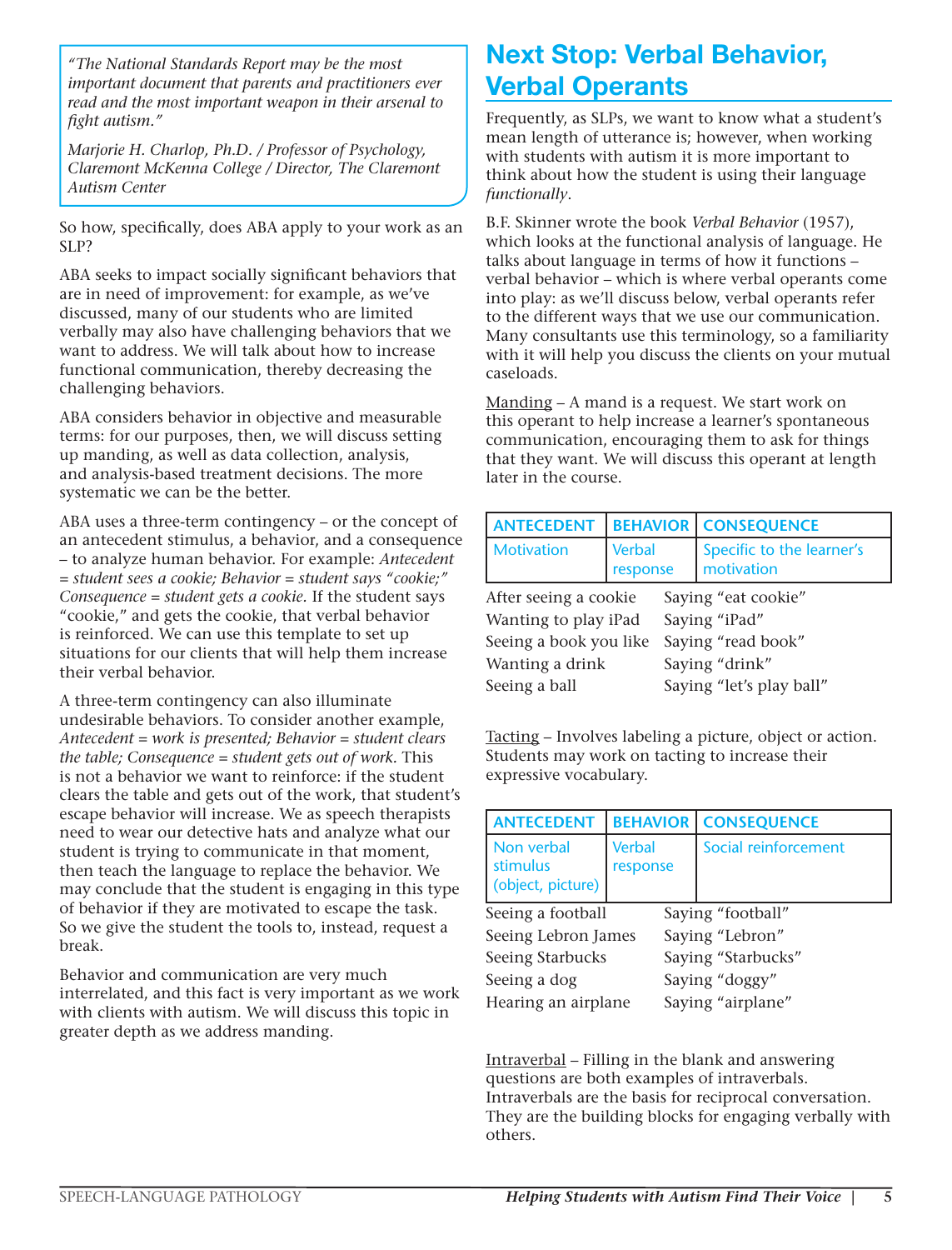| <b>ANTECEDENT</b>            | <b>BEHAVIOR</b>                                             | <b>CONSEQUENCE</b> |  |
|------------------------------|-------------------------------------------------------------|--------------------|--|
| Someone's<br>verbal behavior | <b>Verbal behavior</b><br>(does not match<br>other learner) | Social             |  |
| Hearing "Ready, set"         | Saying "go"                                                 |                    |  |

| Hearing "One, two"       | Saying "three" |
|--------------------------|----------------|
| "When is your birthday?  | "June 30th"    |
| "What food do you like?" | "Pizza"        |
| "Favorite CAVS player?"  | "Lebron James" |
|                          |                |

Echoic – repeating what is heard, usually immediately. Work on echoics can help a learner say many different functional words. Echoics can also be worked on to systematically address saying different sounds and syllable shapes.

| <b>ANTECEDENT</b>            | <b>BEHAVIOR</b>                                         | <b>CONSEQUENCE</b> |  |  |
|------------------------------|---------------------------------------------------------|--------------------|--|--|
| Someone's<br>verbal behavior | <b>Verbal behavior</b><br>(does match other<br>learner) | <b>Social</b>      |  |  |
| "Say bye bye"                | "Bye bye"                                               |                    |  |  |
| "Say all done"               |                                                         | "All done"         |  |  |
| "Say shhhh"                  |                                                         | "Shhhhh"           |  |  |
| "Say high five"              |                                                         | "High five"        |  |  |
| Saying "movie"               |                                                         |                    |  |  |
| before watching one          | "Movie"                                                 |                    |  |  |

Listener Behavior – following instructions or complying with a request: walking to the nurse's office when given the direction "Please take this to the nurse's office," for example. We work on this skill set to increase overall receptive language skills.

| <b>ANTECEDENT   BEHAVIOR</b>              |            | <b>CONSEQUENCE</b> |
|-------------------------------------------|------------|--------------------|
| Someone's<br>verbal behavior   compliance | Non-verbal | <b>Social</b>      |

| "Please get the wipes." |
|-------------------------|
| "Grab the markers."     |
| "Go to the gym."        |
| "Circle the $A''$       |
| "Pick a book."          |
|                         |

Gets the wipes. Grabs the markers. Goes to the gym. Circles the A. Picks a book.

The following quote is also Skinner's, from *Science and Human Behavior* (1953): "All we need to know in order to describe and explain behavior is this: Actions followed by good outcomes are likely to reoccur, and actions followed by bad outcomes are less likely to reoccur." We've all seen this happen in everyday life, and it holds true for our clients as well. If a child uses

a maladaptive behavior (they want a cookie, so they grab for it), we impose a bad outcome (they do not get it) with the intention of reducing the behavior of grabbing. On the other hand, if the student learns to press their AAC device to say '"cookie" or they sign cookie, then they get a cookie, we reinforce those actions with good outcomes. Systematic and direct instruction regarding manding will help our students learn that their ability to communicate is powerful!

Verbal behavior also has a focus on teaching all of the meanings of the word. Just because a student can label a cookie does not mean that they can also say the word cookie when they want to request, or answer the question "What is a dessert you like to eat?" with "Cookie." We as providers need to be cognizant of this, and make sure that learners can use functional words to communicate for a variety of purposes.

#### COOKIE

Mand – wants a cookie and says "eat cookie" Tact – sees a cookie and says "cookie"

Listener Behavior – follows the direction "get the cookies"

Intraverbal – answers the question "What is your favorite dessert?" with the word "cookie"

Echoic – repeats "cookie" upon hearing the word cookie

### Teach all the "meanings"



During this course we're focusing on manding, but knowing about and feeling comfortable with all the verbal operants is important for speech language pathologists. As you know, being systematic and detail oriented in our analysis, goal-setting, and reporting allows our students to make greater gains, and allows us to communicate their progress more clearly. Using the verbal operants helps you to analyze your learner's current communication skills, set functional and systematic language goals, and chart their progress. A goal that states "Joe will label familiar places (a total of 8) with 100% accuracy by January 2017" is more specific and measurable than "Joe will label correctly with 80% accuracy by January 2017." By incorporating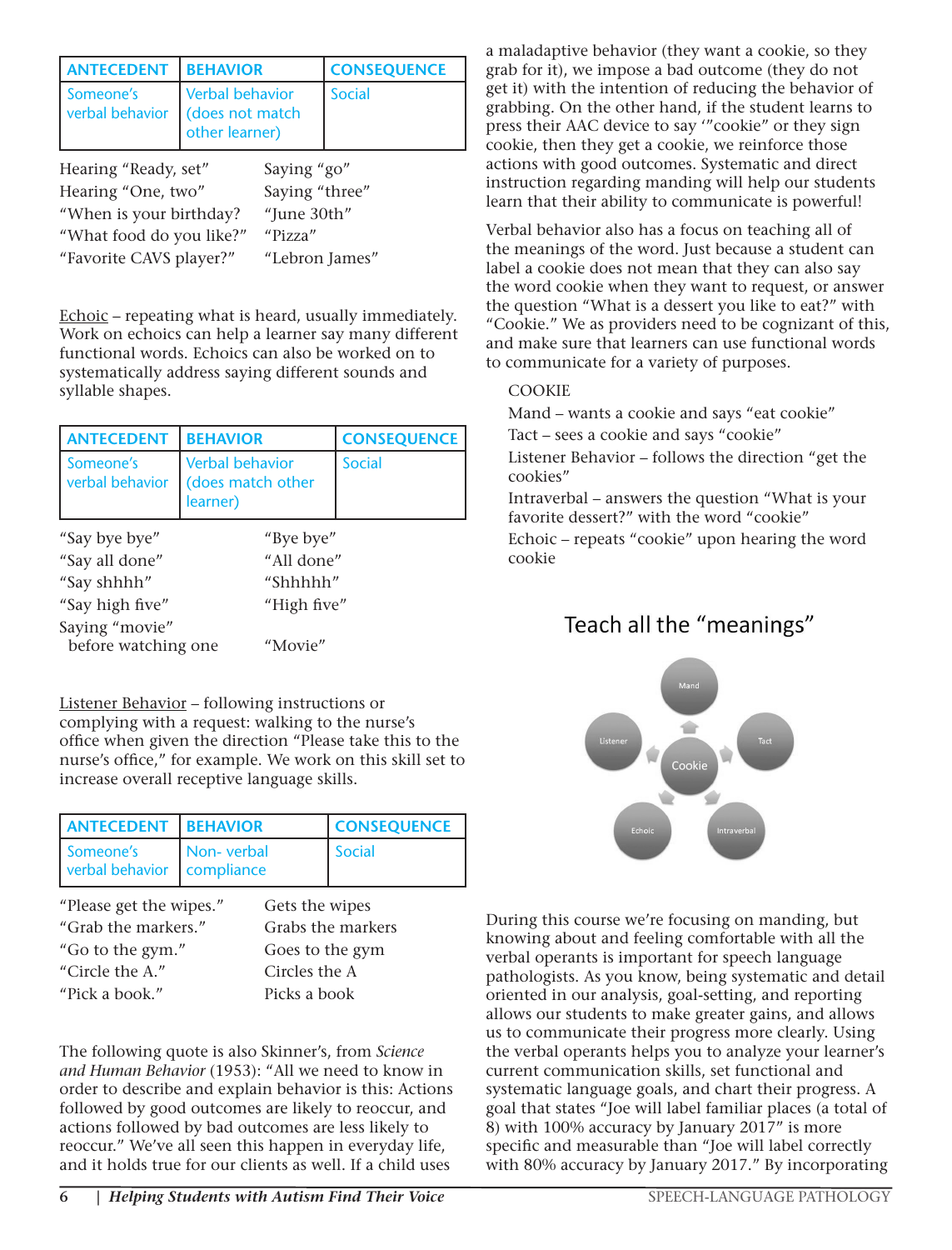the verbal operant of tacting (labeling) – and being specific about what is labeled and how many items we want the students to label – we make it easier to select targets for this goal, measure progress with this goal and collaborate with other members of the team on how to address this goal.

# Next Stop: The Power of Manding

Manding, as we discussed above, is when a speaker asks for what he/she wants or needs.

Manding is how we all start communicating: for babies, crying functions as a way to gain access to desired items, like a diaper change or food or cuddles. As a child grows and develops, crying is replaced with other ways to communicate (i.e. sign, gestures, word approximations). Mands are the first repertoire learned by all children, and are very important for the early development of language and for day-to-day verbal interactions of children and adults (Cooper J.O, Heron T.E, Heward W.L., 2007). It is important to focus on manding first; in its absence, it is unlikely that you will be able to teach other verbal behavior repertoires.

Manding is the only verbal behavior that immediately benefits the speaker: I say something, I get something. The gold standard is for a student to be initiating; to say, "I want to play the game. I want to see the trains," rather than waiting to be asked "What do you want?" Some students – particularly, in my experience, those with autism – are very prompt- dependent. Manding helps teach them that they can be initiators. By making sure that our direct instruction has a targeted focus on manding, we allow for our students to increase their spontaneous communication: a student learns that when they want to take a walk, they can ask to "take a walk" and immediately go for a walk. This simple direct teaching model, incorporating a student's favorite things, actions, etc., helps our students increase their expressive language skills.

As we've mentioned previously, when we see an increase in a person's ability to communicate and get their needs met, we often also see a decrease in maladaptive behavior. Some early learners have not had access to effective communication training and they are relying on their behavior to communicate instead of using a more appropriate response form. For example, if a seven year old learner with no functional response form sees another student eating fries at lunch, wants some and has no way to say "Eat fries" or "fries," they may just grab the fries to get access to them. Direct instruction in manding can help these students replace their behavioral repertoires with functional response forms.

#### *Therapy Snippet*

 *About 4 years ago I met a new student at my place of work. He was 8 years old with no way to communicate, and he engaged in a lot of aggressive and self-injurious behavior.* 

 *We started by presenting him with a variety of items, to get an idea of what he was motivated to engage with, but to make matters more difficult, this student did not have many things that he enjoyed doing: he did not engage with toys when presented, he did not like to watch videos, he did not like going for walks, etc. As his initial set of reinforcers was pretty much nonexistent, we started with using Proloquo2Go on his iPad to request preferred snacks.* 

 *As the student started to use his device to request wanted snack items, we continued to present him with potential reinforcing items – and discovered that he really loved music! We systematically worked on teaching this client to request music, to request that he wants to pick a song, and to request that he listen to one more song. All of these mands together have allowed him to have some control over his environment.*

 *In addition, the ability to request and enjoy a variety of songs has increased his leisure skill repertoire, giving him something fun to do when not at school or during a break time at school. This has also enabled him to wait more effectively when at the doctor's office, airport, restaurants, etc. It has even allowed him to enjoy family trips to Disney World!*

 *After 4 years of therapy, this student uses his iPad on his own to request wanted items and actions. He is also able to answer simple questions and label preferred items.* 

 *His educational team currently consists of 1 on 1 instructors, a board certified behavior analyst, an intervention specialist, his parents, an occupational therapist and a speech language pathologist, all of whom work collaboratively to continue to strengthen his overall communication skills. We are so very proud of his progress!* 

#### **Where to Start?**

As SLPs, we need to take time build rapport with our students so that we can form a relationship.

It is a sad reality that some students have had experiences that make them less than eager to work on increasing their communication skills. Right off the bat, then, we want to show that "good things happen when the SLP is around." We want our students to see us as the person that delivers great things to them. We want to be known as the person who has puzzles and the iPad and plays games. We do not want to be known as the person that comes into their classroom, takes them out into a private room, demands a lot of things, and does not give much reinforcement.

#### Tips for Building Rapport:

It seems like such an easy concept, but it can be difficult to build rapport with students who have limited language, like those with autism. Oftentimes we are more concerned about taking data when we are working with new students than building a relationship. But we need to take sufficient amounts of time to build relationships with new students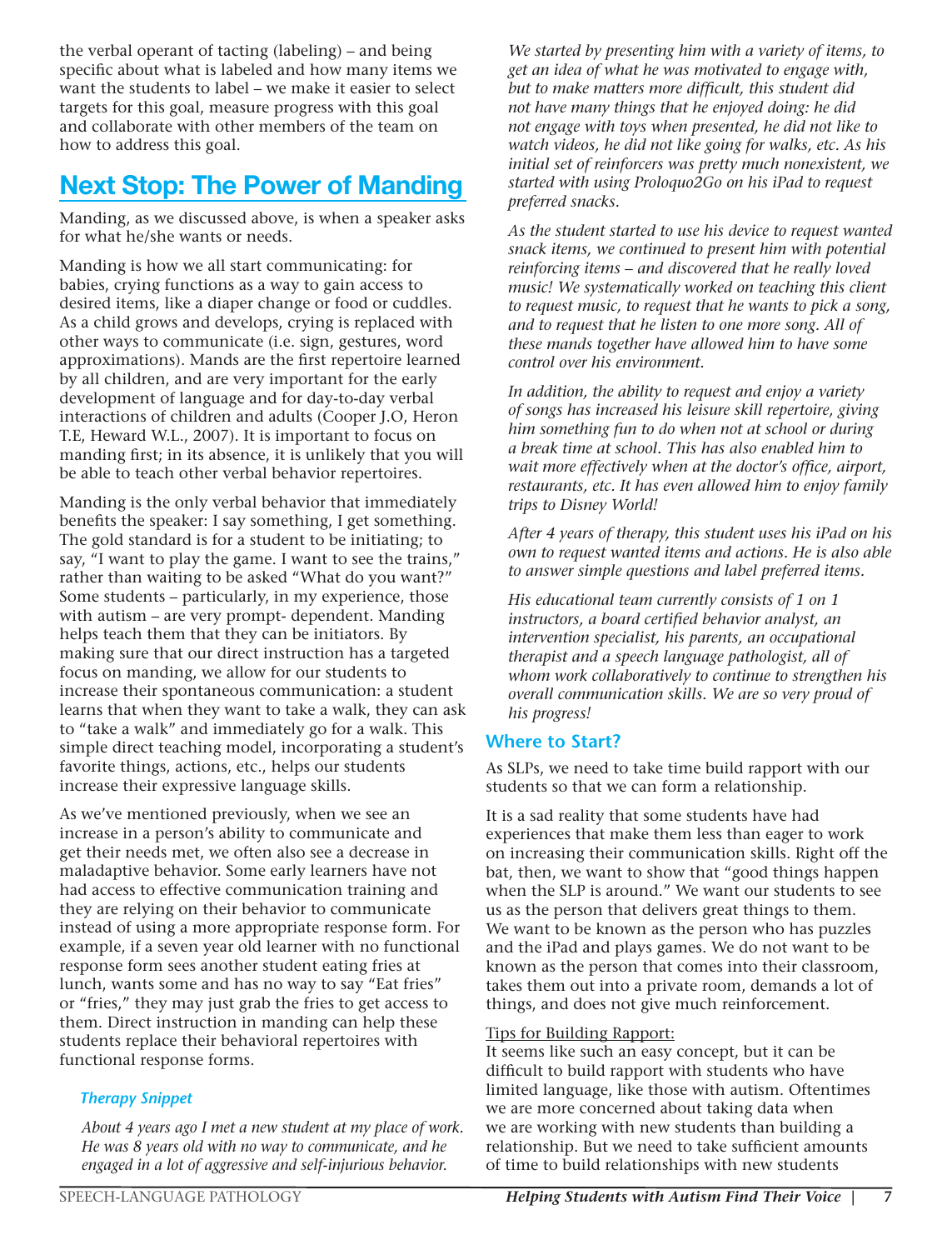without worrying about productivity. This time is very valuable: by getting to know your clients and building relationships with them, by helping them to see you as someone to have fun with, by linking yourself to the delivery of preferred items or activities, you are laying the groundwork for future success.

During this time, it is important to discover what your clients like to do for fun. Present them with potential reinforcers, and keep track of responses: for example, provide them with puzzles, or show them a video on www.gonoodle.com. Do they like the puzzles? Music? Dancing? This goes back to observing their behavior – and here is where taking data, such as: "Do they like this? Do they like it enough to request it?" can be helpful.

Sometimes we can get into a reinforcement rut: "Here are the things I have available for reinforcement; I hope my children like them." But inevitably, you will work with students who have very limited likes, or may seem like they do not like anything – and even with children who are very challenging, we need to find out what they are really into. A preference assessment can help you discover additional reinforcers.

Preference assessments can be found on the Internet; there are many different ones available. One of my favorites is the Potential Reinforcer Profile developed by Amy McGinnis, M.S., OTR (http://amymcginnis. com/). It provides lists of visual, auditory, and tactile reinforcers, which can be reviewed with parents, the classroom teacher, etc. as well as incorporated into pairing. If your client doesn't seem to have many reinforcers, it gives you additional ones to think about: for example, does the child like to walk around with a straw in his hand? Does he request "straw?" What else would give him that same sensation?

talking is involved, the speech therapist is simply commenting on what is happening with the activity. We want to make sure that this pairing time is not confused for a time to bombard our student with questions to answer and items to label. The idea is simply to see what potential reinforcers the student likes, and identify the ones they can mand for.

#### **Manding 101**

Once you have built rapport with your student and they are eager to see and work with you, we move onto manding.

First, let's review prompting. Mary Lynch Barbera's book *The Verbal Behavior Approach* defines the word prompt as follows: "A prompt is a hint or cue to aid the student to make the correct response." Whenever you add a prompt you must be planning how to fade out that prompt so the student can become independent with the response. Prompting levels will differ based on what level of support your learner needs to learn the skill.

#### *Vocal Prompt*

If we are working with a student who is vocalizing to communicate we may use a vocal prompt when working on requesting.

- *• Antecedent*: Student sees bubbles and points to them
- *• Behavior*: SLP says "blow bubbles," Student says "blow bubbles"
- *• Consequence*: Student gets to play and blow bubbles

The vocal prompt is the SLP saying "blow bubbles"



#### Potential Reinforcer Profile

Instructions: If an item below has never been tested with your learner, leave that row blank. If the items/activity is slightly, moderately or strongly reinforcing, check the appropriate box. If the item is not of value to your learner, check the "No" box.

| Learner's name: |  |
|-----------------|--|
|                 |  |

| <b>I. Visual Reinforcers</b> |    |          |            |          |  |  |
|------------------------------|----|----------|------------|----------|--|--|
| <b>Potential Reinforcer:</b> |    |          |            |          |  |  |
|                              | No | Slightly | Moderately | Strongly |  |  |
| T.V. / movies                |    |          |            |          |  |  |
| Computer games               |    |          |            |          |  |  |
| Video games                  |    |          |            |          |  |  |
| Wind-up toys                 |    |          |            |          |  |  |
| Tops / spinners              |    |          |            |          |  |  |
| Flashlight                   |    |          |            |          |  |  |
| Toys that light up           |    |          |            |          |  |  |
| $\cdots$                     |    |          |            |          |  |  |

Make sure that this time spent playing or engaged in leisure activities with students does not become a time that we demand language from them – we will have plenty of direct instruction time ahead. This pairing time should be spent with the speech therapist engaging with the child by playing with them; if

If we are working with a student who is using sign language to communicate, we may use a full physical prompt to help them mand

*Full Physical Prompt*

more effectively.

- *• Antecedent*: Student sees bubbles and points to them
- *• Behavior*: SLP uses hand over hand prompting to help the child to make the sign for bubbles
- *• Consequence*: Student gets to play and blow bubbles

The full physical prompt is the SLP's hand over hand helping the child to make the sign for bubbles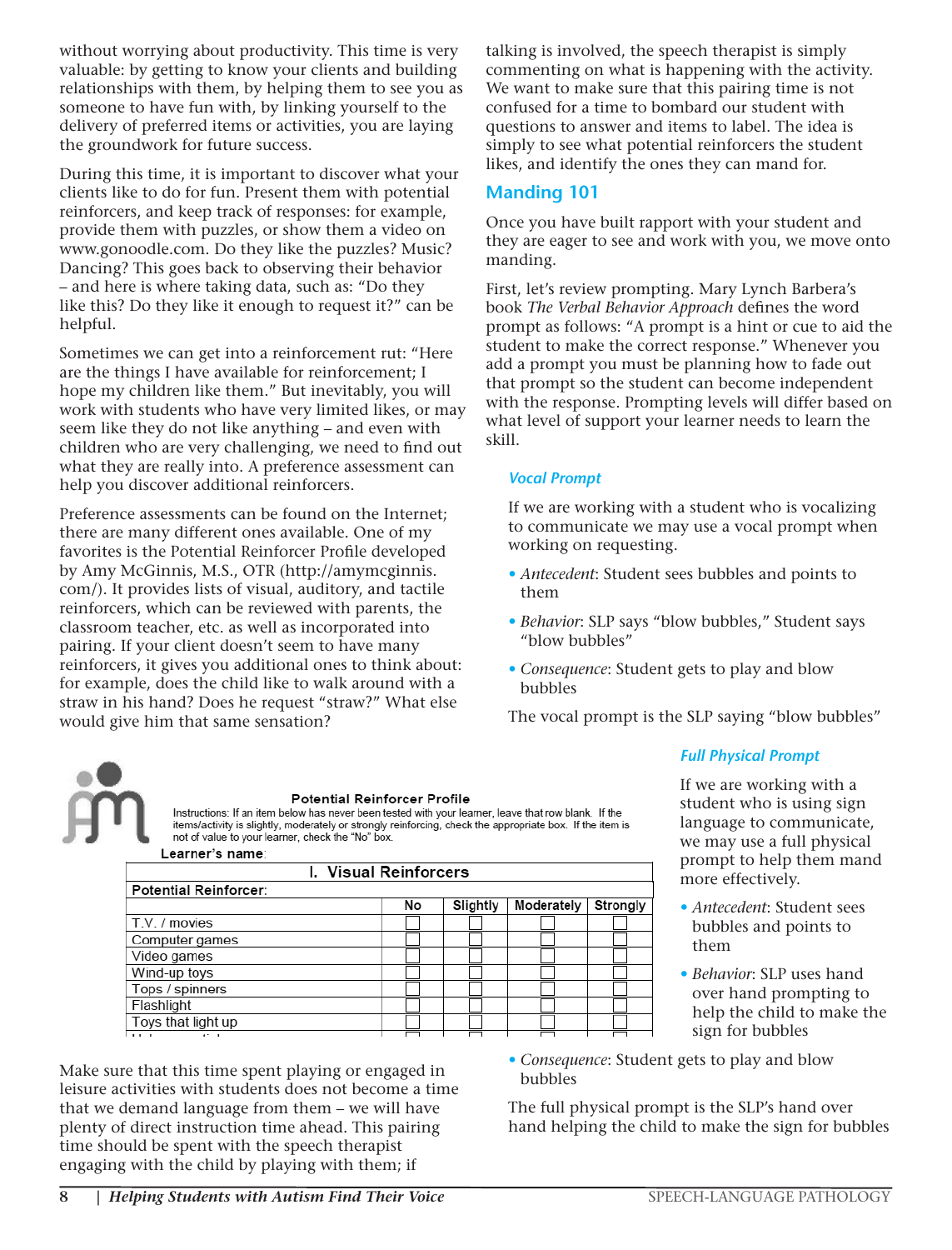#### *Partial Physical Prompt*

If we are working with a student who is using sign language to communicate, we may use a partial physical prompt to help them mand more effectively.

- *• Antecedent*: Student sees bubbles and points to them
- *• Behavior*: SLP uses taps the student's elbow to partially prompt them to make the sign for bubble
- *• Consequence*: Student gets to play and blow bubbles

The partial physical prompt is the SLP tapping the student's elbow so that they are given a partial prompt to help make the sign for bubbles

#### *Gestural Prompt*

If we are working with a student who is using sign language or an augmentative communication device to communicate, we may use a gestural prompt to help them mand more effectively.

Below are 2 examples to illustrate how we could use this prompt.

Student who uses sign language to communicate

- *• Antecedent*: Student sees bubbles and points to them
- *• Behavior*: SLP models the sign for bubbles; the student does the sign after seeing this model prompt
- *• Consequence*: Student gets to play and blow bubbles

The gestural prompt is when the SLP models the sign for bubbles

Student who uses augmentative communication to communicate

- *• Antecedent*: Student sees bubbles and points to them
- *• Behavior*: SLP points to the correct button or sequence of buttons on the students to device, student points to that same button or sequence of buttons on the device
- *• Consequence*: Student gets to play and blow bubbles

The gestural prompt is when the SLP points to the correct button or sequence of buttons

Let's next discuss what to expect when beginning work on manding with an early learner. If the learner is currently nonverbal and has no functional response form, we will start with using just one word to communicate. For example, if the learner wants to look at the iPad, we would help or prompt them to request "iPad" – not expect them to say, "I want iPad." This is a mistake that many providers make when first working on manding. We want to start with prompting or having learners use just the most salient word to request. Once your learner is more proficient and independent with using a variety of mands, it is recommended to systematically increase the words they are using: "watch movie," "eat cookie," "drink juice." By adding these action words we are increasing their ability to use a variety of words to request items.

Manding is a skill that should be worked on throughout the day for early learners. When we first address manding, we should work in the student's natural environment: we call this "natural environment teaching (NET)." This gives us the opportunity to consider the child's interests and motivation moment to moment, and use them to support manding. If, for example, you are with a preschool-aged student reading a book, and they see the iPad and want to watch a movie instead, you could help them request "movie" (or "watch movie," depending on if they are using one or two words to request). Likewise, if you are with a 2-year-old nonverbal client in their home and they see a cookie up on the counter that they are motivated to eat, you could help them to successfully request "cookie."

In addition to naturally-occurring opportunities to encourage manding, structured manding sessions are also important. Some important general strategies to use when working on the skill of manding, derived from the work of Dr. Sundberg (2008) and Dr. Carbone (2007), are reflected below:

- *•* We need to make sure that we know what items and activities are reinforcing for our student. (We've discovered this over the course of pairing.)
- *•* Once we know what these things are we need to have access to them. This will allow our students to see the items and mand to gain access to these items. (We eventually want our students to be able to mand for something that is not in sight, like going on the swing at the park down the street, but at first we start with items that are present and visible.)
- *•* Once we have access to the items, we want to make sure that we know what response form our students will use to communicate. (I will talk you through all possible response forms during this training.)

Below we will go through specific strategies that are important to consider when setting up manding sessions.

#### *Strategy 1: Teaching should occur in the student's natural environment where motivation is usually strong.*

If you have a preschool aged student, start manding in their classroom where they might be familiar with and have preferred toys and actions in the area. This might include manding to jump on a trampoline or play with bubbles. If you have an older student this may mean starting to work on manding within their classroom or school environment. This might include them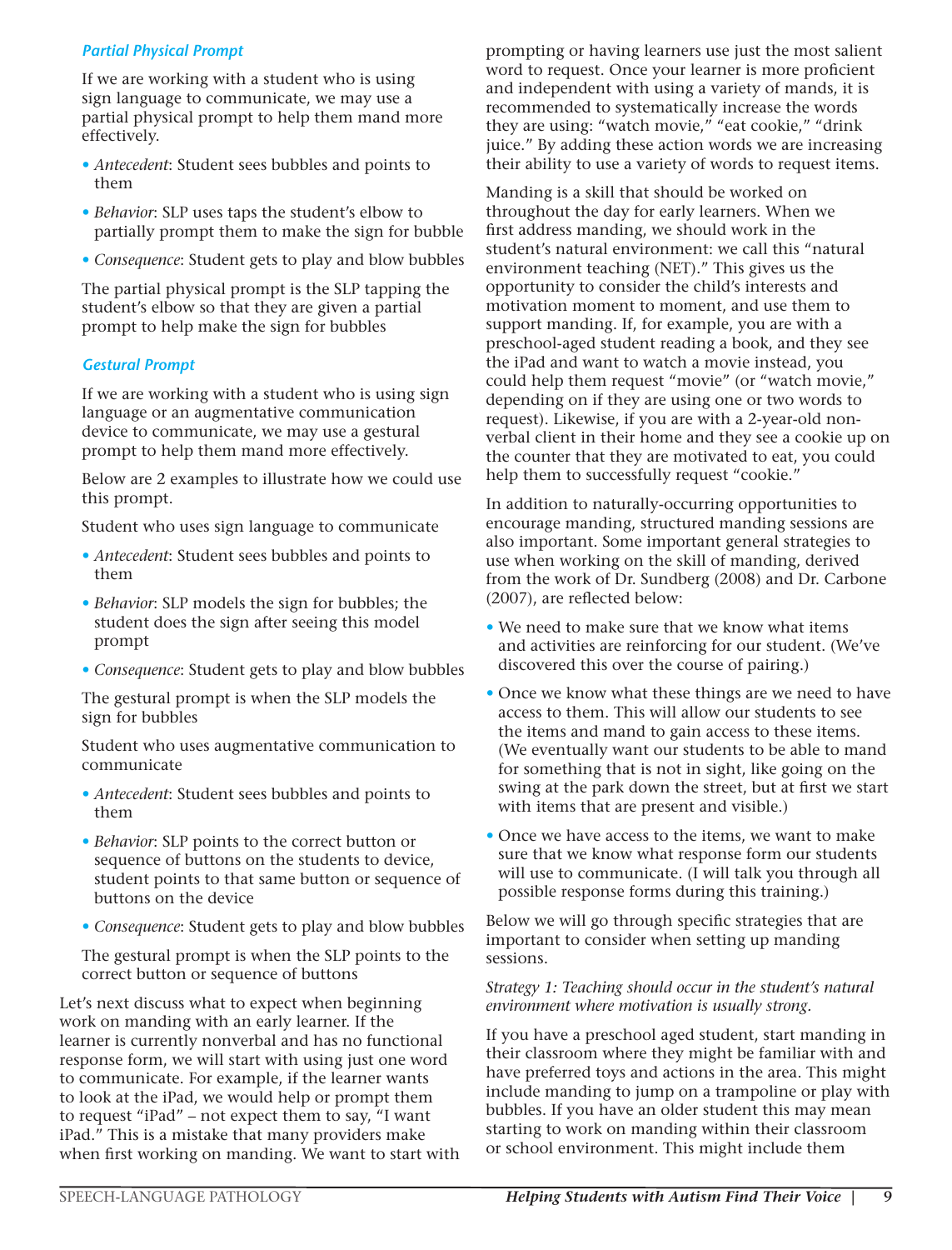requesting to watch a movie or take a walk.

It all depends on the learner and what they are motivated to engage with at the time that you are working with them. We need to take the learner's lead and determine what they are interested in at that moment. It is important to only work on requesting items and actions that they are really excited about!

#### *Strategy 2: Prompt mands initially to teach the child that it's easy to get things with verbal behavior, so as to not turn the child off to communicating.*

This is such an important piece of advice. We need to use prompts so that our children realize that communication is not a laborious process – it is something that gets them what they want and need.

We need to help them learn "I do – I get." So if they mand for bubbles with assistance, they get bubbles – the verbal message does not have to be perfect. In time, with direct and effective instruction, we will get there! If they want to jump on the trampoline, we help prompt them to communicate this at the level they are at, and then we jump.

Prompts are our way to help teach learners new skills. We provide prompts at first to show that we are there to help and then systematically fade out this prompting as the student becomes more independent with the skill.

(For more information, please return to the review of prompting, pages 8-9)

#### *Strategy 3: Always start work with the student requesting their most powerful reinforcers.*

We want to make sure that the student is motivated and very excited about the items or actions that we are helping them to request. For example, if we have a student who really loves dancing to music, we could work on requesting "music" or "dance." If we have a student who really loves being outside, we could have them work on requesting outside.

Working on 5 mands initially is a general rule of thumb. We want to make sure that we work on a variety of mands so that the learner does not overgeneralize one mand. This means we do not want to teach just one mand, because the learner may try to use this one mand to mand for a variety of actions and/or items. We instead want to analyze their strongest reinforcers and start with teaching them to mand for at least 5 of those actions and/or items.

Manding for these preferred things teaches the learner that their communication is powerful. We are setting the groundwork so that they will learn that when they ask for something they will get it: "I do (request) – I get". We do not want the learner to request items or actions that they are not interested in. (If you have a learner who is very limited in what they are interested in, please revisit the discussion of preference assessments on page 8.)

#### *Strategy 4: Always teach specific mands.*

We want to make sure that the mands that we are teaching are specific in nature. Examples of specific mands would include cookie, movie, walk, jump and music. Examples of general mands and mands that we do not teach first include more, please, thank you and bathroom.

We do not teach more, please, thank you and bathroom first! This is a very important point. These mands can be taught but much later, when a learner has many independent mands (at least 50).

If we pick 5 initial mands to teach and the learner is using them independently, we have broadened their vocabulary repertoire by 5 words. If we do not follow this pointer, and instead teach "more," the student will only use the word more to mand for a variety of things – they will only have 1 mand.

Likewise, if a student mands for more, the instructor may need to ask "more of what?" This goes back to our point that a mand should stand alone. If a student mands for music, we don't need to ask "what music" – they conveyed their specific message. If a student sees bubbles and says "blow bubbles," we know exactly what they want, because the mand was specific. If a student stands in their classroom and says "more," the message is not conveyed as we may not know what they want more of.

#### *Strategy 5: Capture and contrive as many opportunities as you can to teach manding throughout the day.*

When we are working with a student who has no functional response form or a very limited response form, increasing the ability to mand or make requests should be a main focus of the student's programming – so we need to make sure that all educational staff are trained and working on manding throughout the day. This way the student can be working on manding during speech therapy sessions, but also during the time that they spend with their teacher in class, their paraprofessional if applicable, and other related service providers. This systematic and repetitive approach to teaching manding allows the student to practice more frequently, developing a more robust manding repertoire which will increase their overall spontaneous communication.

A preschool student, for example, might follow this schedule to work on manding throughout the day:

#### MANDING SCHEDULE

- Arrival to school: The student requests the center to work in that day (for example, the play kitchen center).
- Center time: The student works in the play kitchen center with the paraprofessional. The student requests for different food items to play with during this time.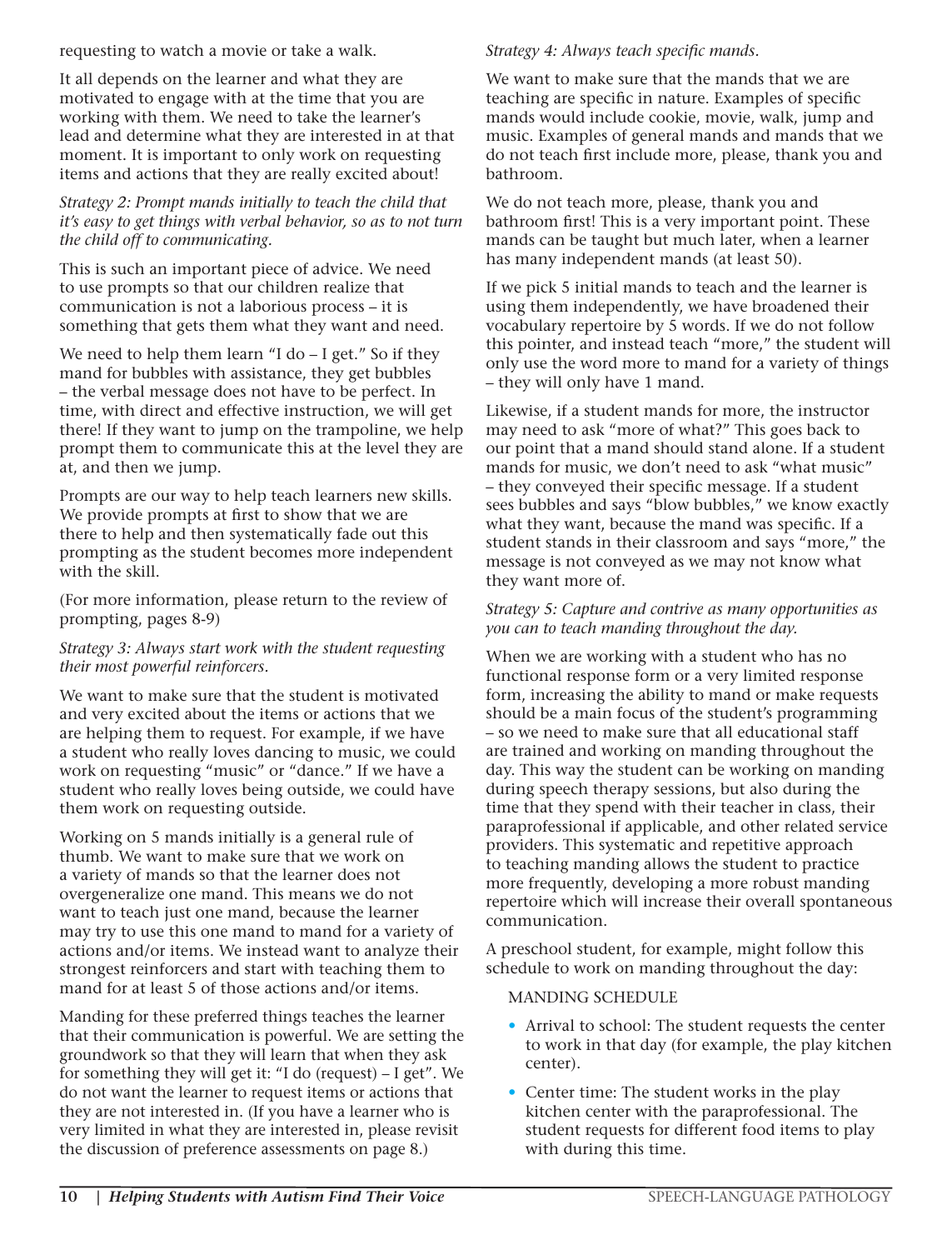- Snack time: The class has a choice of pretzels or goldfish, juice or water. The student requests their choices of food and drink.
- Free time: The class can choose to listen to music or listen to a staff member read a book. The student requests for music or book.
- Recess: The student plays with friends and requests that a friend or staff member push them on the swing.
- Speech therapy session: The SLP starts the session with a 10 minute structured manding session, where the student has choices of requesting music, boat, bubbles, and walk.
- Time to go home: The student is looking forward to the trip: "I want bus."

 Wow, great job working on manding!! What a language enriched day!

The schedule above illustrates how many manding opportunities we can contrive and capture for students, especially if we collaborate with other educational staff.

#### *Strategy 6: Avoid "killing" a student's motivation for an item or activity: give some items for "free."*

This may seem like a contradiction to Strategy 5 but I assure you it is not. We want to give our students many opportunities to mand throughout their day, but we need also to be cognizant of the fact that we do not want them to feel stressed by having to request every little thing that they want. To make sure that this does not happen, we need to allow them to have some items for free or without requesting them. This happens with typical students all the time: if they want something they will find a way to get it, but that way doesn't always involve asking for it: if they want to swing, for example, they just go swing.

If we always make a student mand for a preferred item, they may conclude "It is too hard to get this item – I don't like it anymore." This can be particularly dangerous with those students who are already very limited in what they like or what they are motivated by. So, if a student loves the zoo puzzle, work on requesting the puzzle – but make sure that you also allow the student to play with it sometimes without asking for it. We want to make sure that the student continues to like the item.

#### EXAMPLE

Roshen is a second grade student who has transferred in from another country to your school district. You are the treating SLP and have paired with him and discovered what items and activities he enjoys. You are a little concerned because he only seems to show interest in two items: bubbles and chips.

You have been working on manding during your therapy time and he started out really loving this part of the session. He is communicating by using sign language, so he signs "bubbles" and "chips" when he sees and wants the items. You have been spending a lot of time working on requesting these items, and he can mand for both of them on his own. However, you have noticed that when he comes into your therapy room, he runs over and tries to open the bubbles on his own, and has then been resistant to using a sign to request them.

Roshen's behavior should be a red flag that you may be stifling his motivation for bubbles. He tries to grab them – this behavior indicates he still wants the bubbles – but he may feel fatigued by always having to ask. Pay attention to the red flag: allow him to have the bubbles for free sometimes. Maybe next time he comes to therapy, you say "bubbles" and start blowing bubbles, you do this one more time, and then the third time he mands for the bubbles. You are still working on manding for his strongest reinforcers, but you are not "killing" his motivation for them.

This ratio is very individualized, so you must analyze your each student's behavior on a case-by-case basis.

#### *Strategy 7: Be a giver not a taker.*

The general idea is that you do not want to take away preferred items from a student with autism: by taking away wanted items you may inadvertently motivate a student to engage in maladaptive behavior, especially a student who has limited or no functional response form.

EXAMPLE #1

*Don't Do This…* 

Student: Is working on manding with the speech therapist at a table in his classroom. He requests to play with the Lego blocks.

SLP: Gives the student the entire bucket of Lego blocks and lets them play with them for 2 minutes.

Student: Is building a tower with the blocks and smiling.

SLP: Wants to get more work with requesting, so takes the Lego block container away and says, "What do you want?"

Student: Yells "No" and falls to the floor.

*…Do This*

Student: Is working on manding with the speech therapist at a table in his classroom. He requests to play with the Lego blocks.

SLP: Gives the student 8 Lego blocks and says, "Have fun building with the Lego blocks."

Student: Is building a tower with the blocks and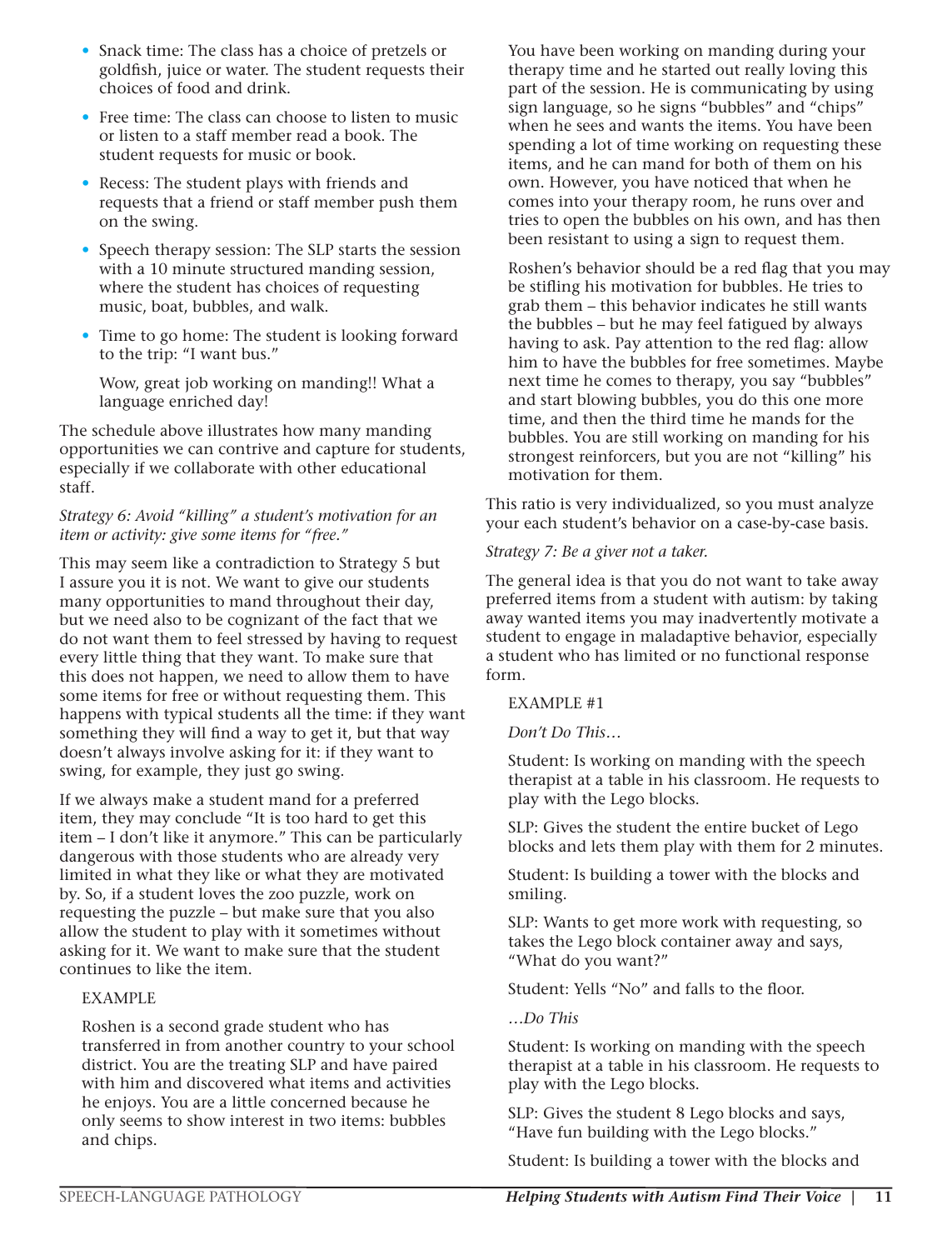smiling. After about a minute, he has used all of the Lego blocks that he was given. He looks at the SLP and says "Lego blocks."

SLP: "Awesome asking, here you go." Gives the student 8 more Lego blocks.

Reflection: In the "Do This" example you are being a giver, not a taker: you are giving the student more Lego blocks. This will help you pair with the student, because you are offering items that he or she likes. By giving the student a handful of Lego blocks at a time and keeping the others in your possession, you also set up a natural motivation for the student to ask for more. In addition, the student is learning that their communication is powerful: I ask for Lego blocks, I get Lego blocks.

EXAMPLE #2

*Don't Do This…*

Student: Is sitting at a snack group with one other student that is being run by the SLP. The student requests juice.

SLP: Hands the student her juice box.

Student: Sits and eats her snack and drinks her juice for the next 5 minutes in silence.

SLP: To give the student more opportunities to request wanted items, takes away the juice box and asks, "What do you want?"

Student: Hits the SLP and has a 10 minute tantrum

*…Do This*

Student: Is sitting at a snack group with one other student that is being run by the SLP. The student requests juice.

SLP: Gives the student a cup and fills it up with a portion of her juice box.

Student: Sits and eats her snack and drinks the juice. When she finishes the juice in the cup, she says, "I want to drink more juice."

SLP: Says, "Here you go," and pours more juice into her cup. This happens 3 more times during the snack group.

Reflection: In the "Do This" example you are being a giver, not a taker: by giving the student a cup with a portion of juice, you have created a motivation for the student to ask for more juice. You have something that the student wants, and the student has a naturally occurring opportunity to ask for more.

This is a great strategy that I picked up in the field, while working as an Autism Facilitator and Support Specialist in Austin, Texas. The school district's staff had a very high level of training, and many students with autism were working systematically on the skill of manding. It is not something that many people think about, but once you incorporate it into therapy, it can be very powerful: it allows for more opportunities to request items and actions, in hopes that there will be less maladaptive behavior and more spontaneous communication.

#### *Strategy 8: Use a rotating array of reinforcement.*

This is another strategy that I picked up in my 14 years in the field – think of it as part b to "Be a giver, not a taker." In the examples under Strategy 7, I illustrated how to use motivating items that can be rationed into smaller portions – but you will not always be working with items that you can hand out in small doses. Hence, the strategy of using a rotating array of reinforcement was developed to contrive opportunities to work on manding without evoking problem behavior.

#### EXAMPLE

You are in a 1 on 1 session in your therapy room with an early elementary student who enjoys the following items: watching video clips on the computer, eating crackers, playing with flarp, blowing bubbles, and doing puzzles. You start with a 10 minute structured manding session.

SLP: Has computer, crackers, flarp, bubbles, and puzzles at the table. Puts the crackers in the student's view.

Student: Sees the crackers and uses his device to request, "Eat crackers."

SLP: "Great job using your device!" and gives the student 2 crackers. After the crackers are gone, puts the puzzle in the student's view.

Student: Sees the puzzle and uses his device to request, "I want puzzle."

SLP: "Awesome job using your words, here you go." Gives the student the puzzle. The student is really enjoying the puzzle and plays with it for 3 minutes. Puts the bubbles in view of the student.

Student: Says, "I want the bubbles."SLP: Blows bubbles for the student, who laughs and starts to pop the bubbles. This play goes on for a minute. Shows the student the other items she has to play with.

Student: Goes to grab the flarp and says, "Play flarp."

SLP: Hands the student the flarp

To effectively use an array of reinforcement, we are, once again, a giver of fun things. We have a variety of preferred items available, and instead of taking away the previously used item, we merely present a different item for the student to request and engage with. (This is more difficult with students who have a limited repertoire of motivating items or actions; if you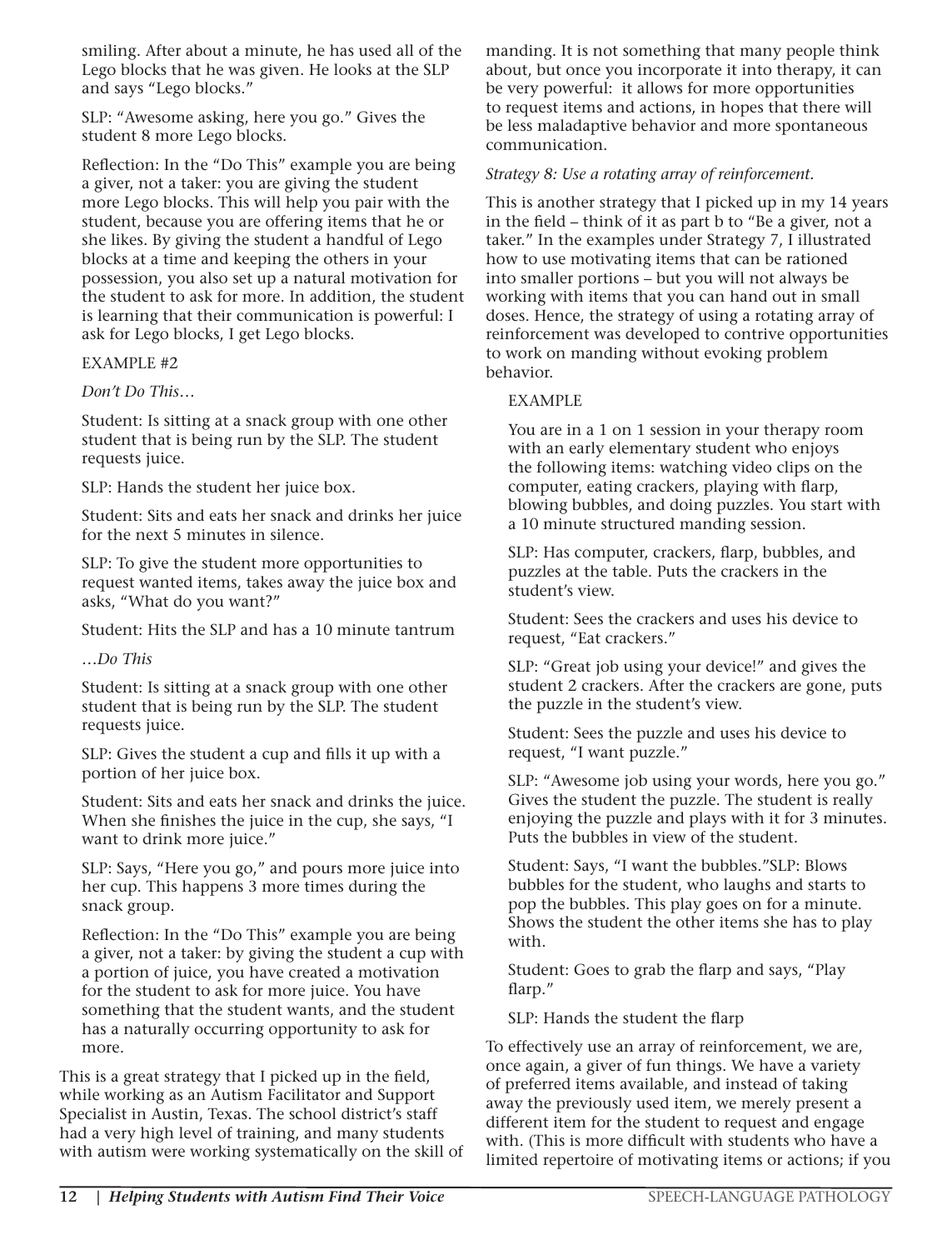encounter a student with a limited repertoire, please review preference assessment, on page 8.)

*Strategy 9: Teach mands when the motivation is greatest for the item or activity.*

We need to constantly observe the student's behavior to make sure that they really want what we are helping them to request.

#### EXAMPLE

A student who uses sign language to communicate is working with the speech therapist during a structured manding session in their classroom.

#### *Don't Do This…*

Student: Grabs for a ball.

SLP: Helps the student request "ball" by shaping their hands into the correct position to make this sign.

Student: Shakes his head and walks over to the computer.

SLP: "No. You said you wanted ball so we are playing with the ball." Tries to prompt the student to sign ball.

Student: Runs away back towards the computer and has a five-minute tantrum.

#### *…Do This*

Student: Grabs for a ball.

SLP: Helps the student request "ball" by shaping their hands into the correct position to make this sign.

Student: Shakes his head and walks over to the computer.

SLP: "Oh, you want the computer, that is great." Uses a partial physical prompt to help the student sign computer.

Reflection: Motivation changes in the moment, so we need to analyze our student's ongoing behavior. In the "Do This" example, when the SLP realized that the student was no longer motivated to play with the ball, she focused on his current interest and helped him sign "computer."

#### **Manding in the Natural Environment**

By "natural environment," I mean away from a desk and chair – but this may mean something different for each student. For a preschool student, it may be in the classroom, in a centers area, etc. For an elementary student, it may be in the classroom, outside at recess, gym class, etc.

All of the examples below focus on students who are early learners and are working on acquiring a

functional response form (aka finding their voice).

EXAMPLE #1: PRESCHOOL

Background:

Sally, a student in your school district who has recently qualified for special education services, communicates by gesturing and by single words. She is working on increasing her ability to request wanted items and actions.

Sally loves to play in the craft center during centers time in the classroom.

#### Treatment:

To work on requesting in the natural environment with her, you join Sally in the classroom at the craft center.

You tell Sally that today in the center, she will be making a turkey craft, and you show her a finished product. She smiles.

You have in your possession some of the items that Sally will need to create the craft (glue stick, four different colored feathers), and Sally has the turkey body. You give Sally an orange feather and say, "Glue on your orange feather." She sees that you have the glue, so she requests "Glue." You give Sally the glue and she glues on the orange feather. She then says "Blue." You give her the blue feather and she glues it on. She continues until she has requested all of the feathers and the turkey craft is complete.

#### Summary:

By going into the student's classroom, you are working within a natural environment: the larger school environment. You are also using many of the strategies we have discussed above:

- By using the color word to request the feathers, you are working on specific mands
- By structuring your session around a craft Sally is eager to complete, you are allowing her to request for items that she is motivated to request.
- By presenting Sally with several steps to the craft, you are giving her different items to engage with and request.

#### EXAMPLE #2: ELEMENTARY

#### Background:

Jackie, a student on your caseload, uses an iPad with the application Proloquo2go. Jackie is new to using the device and requires prompts currently to request most items and actions. He is working on requesting throughout the day to help increase his overall spontaneous language.

He really loves the playground.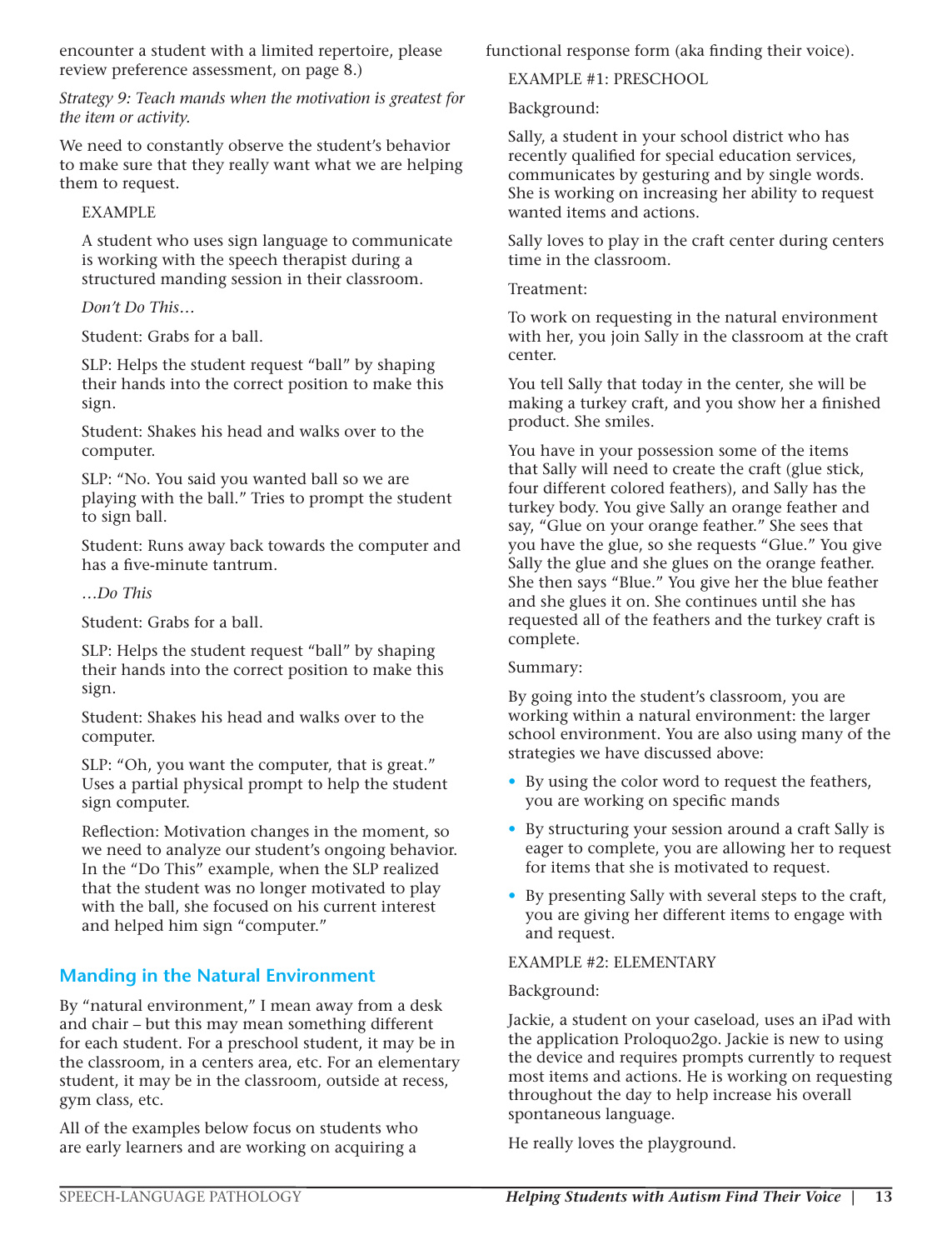#### Treatment:

To work on requesting in the natural environment with him, you go to Jackie's classroom five minutes before it is time for recess, greet him, and tell him that it is almost time for recess. Jackie smiles and jumps up and down: this behavior lets you know that Jackie is excited for recess.

Jackie lines up at the door with his class, and you prompt him by pointing to the correct button on his device; the device says, "recess." You say "That's right, Jackie, we are going to recess!"

Out you go to the playground. You ask Jackie "What do you want to do first?" Jackie runs over to the swings. You give Jackie a gestural prompt to press the "swing" button on his device. Given this prompt, he presses the button and hops on the swing.

He has trouble pumping his legs on his own, so he presses the "push" button on his device. You say, "Wow, Jackie, awesome using your device to request a push," and push Jackie on the swing. This routine – him requesting a push and you pushing him on the swing – lasts for five minutes.

#### Summary:

By joining the student for recess, you are working within a natural environment: the playground. You are also using many of the strategies we have discussed above:

- By structuring your session around an activity Jackie is eager to engage in, you are allowing him to request for items that he is motivated to request.
- By prompting mands initially, you are demonstrating that using language gets the student what he wants

As you can see, working in the natural environment is also a great way to pair or build rapport with the student, while helping them to increase their overall spontaneous language.

#### *Therapy Snippet*

*A preschool aged student I recently worked with was communicating by pointing, taking someone over to something he wanted, and using his behavior to protest unwanted activities. His recent full evaluation recommended that he work on increasing his ability to request wanted items and actions.*

*During our first session, I paired with the student by showing him a variety of toys that we had in the therapy room. He showed interest in bubbles, music, books, dancing, a boat toy, and cars.* 

*During our initial sessions, the first 10 minutes of each session were spent pairing or building rapport with the* 

*student by engaging in the student's favorite activities. We would blow bubbles, sing songs, watch videos and play with toys. He loved coming to therapy, evidenced by his happiness and eagerness to come back to the therapy room each week.* 

*As I built rapport with the client, we started each therapy session with manding in the natural environment: we sat on the floor together and engaged in a manding session away from a tabletop. The student would request favorite items that were present and in his sight, as well as other items he knew were present but might not be able to see at the moment. This was a fun way to start each session, and this systematic instruction on manding helped to increase his spontaneous language use.* 

*(Later in the training I will show the data sheet that I used to capture the data regarding his manding.)*

#### **Structured Manding Sessions**

Having reviewed strategies that apply when working on manding, and manding in the natural environment, we will now focus on structured manding sessions. Structured manding sessions will take place at a table. These sessions can be completed by a teacher, paraprofessional, or speech-language pathologist in the classroom setting; they also can be completed in an individual speech therapy session in a therapy type setting.

When I am working with an early learner, I start each therapy session with a manding session. Because a student's motivation changes each and every day, this is also a time to see what the student is reinforced by on that day – so I make sure that I have a variety of reinforcers in my possession before starting the manding session.

*NOTE: Students' paraprofessionals spend a great deal of time with them daily and will be implementing a large chuck of their academic and communication programming, so the relationship you build with a student's paraprofessional or team of paraprofessionals is very important. If your student is working with a paraprofessional, you should always include this person in your therapy session (or at least for a portion of the session). This serves several purposes: it helps you build rapport with the paraprofessional (pairing is vital for all relationships!), it allows you to train the paraprofessional on the strategies you are using to address communication targets, and it gives you a chance to collaborate with the paraprofessional about how the student's communication is over the course of the school day.*

#### EXAMPLE #1: SIGN LANGUAGE

#### Background:

A preschool aged student is working with the speech language pathologist at their desk area within the classroom. The student is an early learner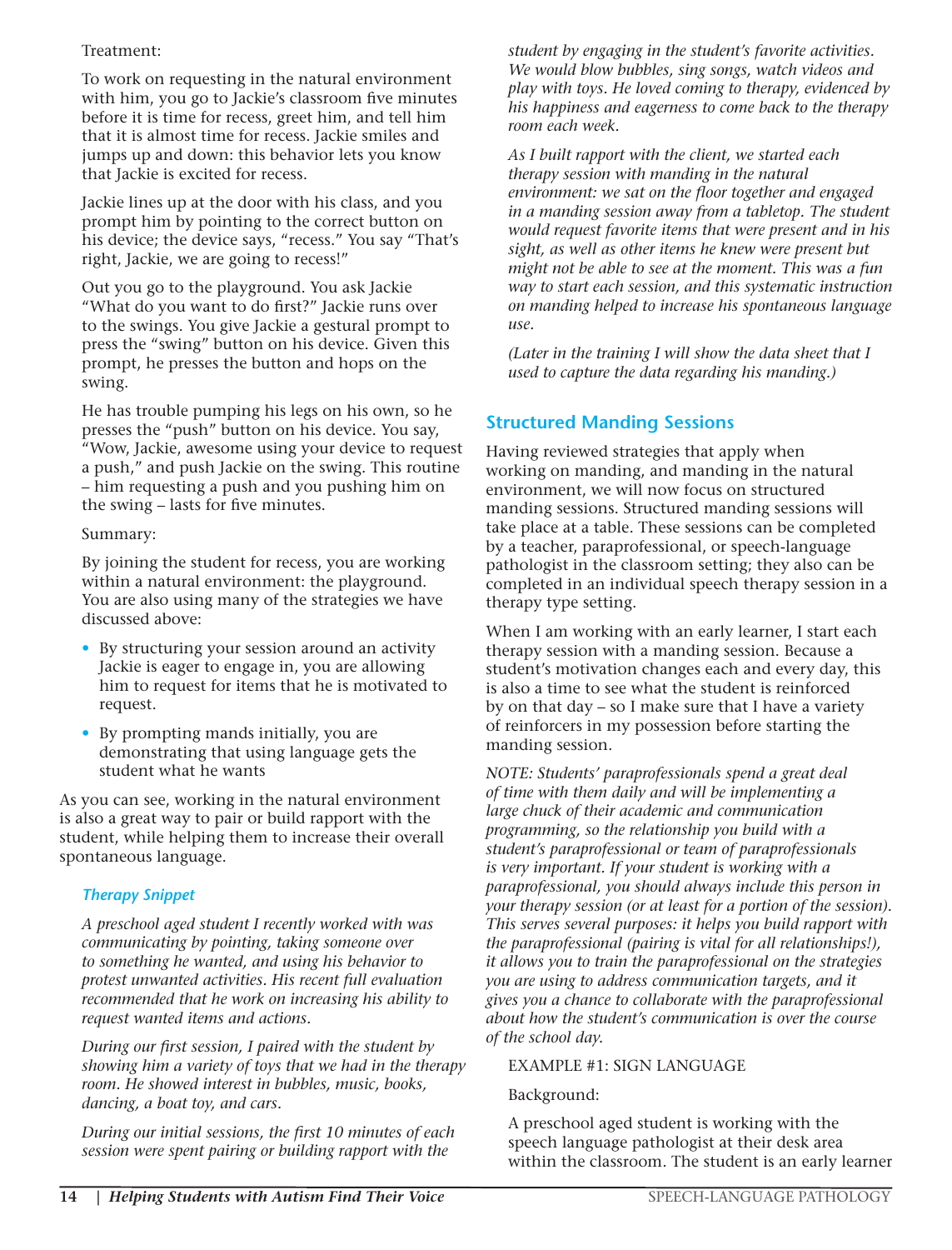but has been working on requesting for a couple of months now, so this session will take place at the table. The paraprofessional is also sitting with the SLP to collaborate about manding targets.

The SLP has an array of 6 things that have been identified as reinforcers in previous sessions (DVD player (movie), apple slices, chips, puzzle, bubbles, juice with cup), as well as 2 new things to offer the student to gauge their interest or motivation (light up ball, music toy).

#### Manding Session:

Student: Sits down next to the therapist and signs "bubbles."

SLP: "Of course you can have some bubbles." SLP blows bubbles

Student: Pops the bubbles with his hands.

SLP: "You are popping bubbles."

Student: Once bubbles are gone, signs "bubbles" again.

SLP: "Blowing bubbles." Blows more bubbles. "Pop." "Pop."

Student: Grabs for the new light up ball.

SLP: Models the sign for "ball" with her hands.

Student: Signs "ball" after watching the prompt from the therapist.

SLP: Gives the student the ball. "You have a ball."

Student: Plays with the ball – hits it on the table to make it light up.

SLP: Shows student that she has the DVD player (Mickey Mouse video inside- his favorite).

Student: Smiles but continues to play with the ball.

SLP: Realizes that the student is not interested in a movie right now, so she will not have the student request this item at this time.

Student: Signs "chips."

SLP: "Sure you can have some chips." Hands the student some chips

Student: Eats the chips; when they are gone, signs "chips" again.

SLP: Hands the student the chips and says "Eating chips."

Student: Eats the chips and points to the juice.

SLP: Because this is a new sign, gives the student a fully physical prompt (shapes his hand to sign "juice"), then puts some juice into a cup and hands it to the student.

Student: Drinks the juice and signs "juice."

SLP: Pours more juice into the cup and says "Juice." "Drinking juice."

#### Highlights:

The SLP had ready access to items that the student enjoyed: the student could see the items, but was required to request each item based on his motivation for each item.

When the sign was new, the SLP prompted the student to help him communicate what he wanted: we need to prompt initial mands at first, so that communication is easy. This is how we teach students that their communication is powerful.

When the SLP presented the student with the movie and his behavior demonstrated that he was not interested, she did not prompt him to sign movie.

The SLP was a giver not a taker: she gave the student a small amount of juice in the cup instead of giving him the entire juice box and then taking it back after the student took a sip.

#### EXAMPLE #2: AUGMENTATIVE-ALTERNATIVE COMMUNICATION

#### Background:

The SLP is working with a middle school student who is a very early learner. He has not had access to a robust education program, so he is working on acquiring a functional response form. He is currently using a picture exchange system. He is working on using one picture to request wanted items and actions: he takes the desired picture off of the correct category page, puts it on the velcro phrase strip on the front part of his book, and hands it to the SLP.

The manding session takes place at the start of his speech therapy session at private practice. The SLP has in her possession some of his favorite things: DVD player, chips, Pete the Cat book, Gatorade, and a slinky.

Manding Session:

Student: Puts his picture book onto the table. Puts the picture of Gatorade on the sentence strip of his picture book and hands it to the therapist.

SLP: "Yeah, let's get you some Gatorade." Pours a small amount of Gatorade into a cup and hands it to the student.

Student: Drinks the Gatorade. Hands the sentence strip with the Gatorade icon on it to the speech therapist.

SLP: "Drinking Gatorade." Pours another small amount of Gatorade into a cup and hands it to the student.

Student: Tries to reach for the slinky.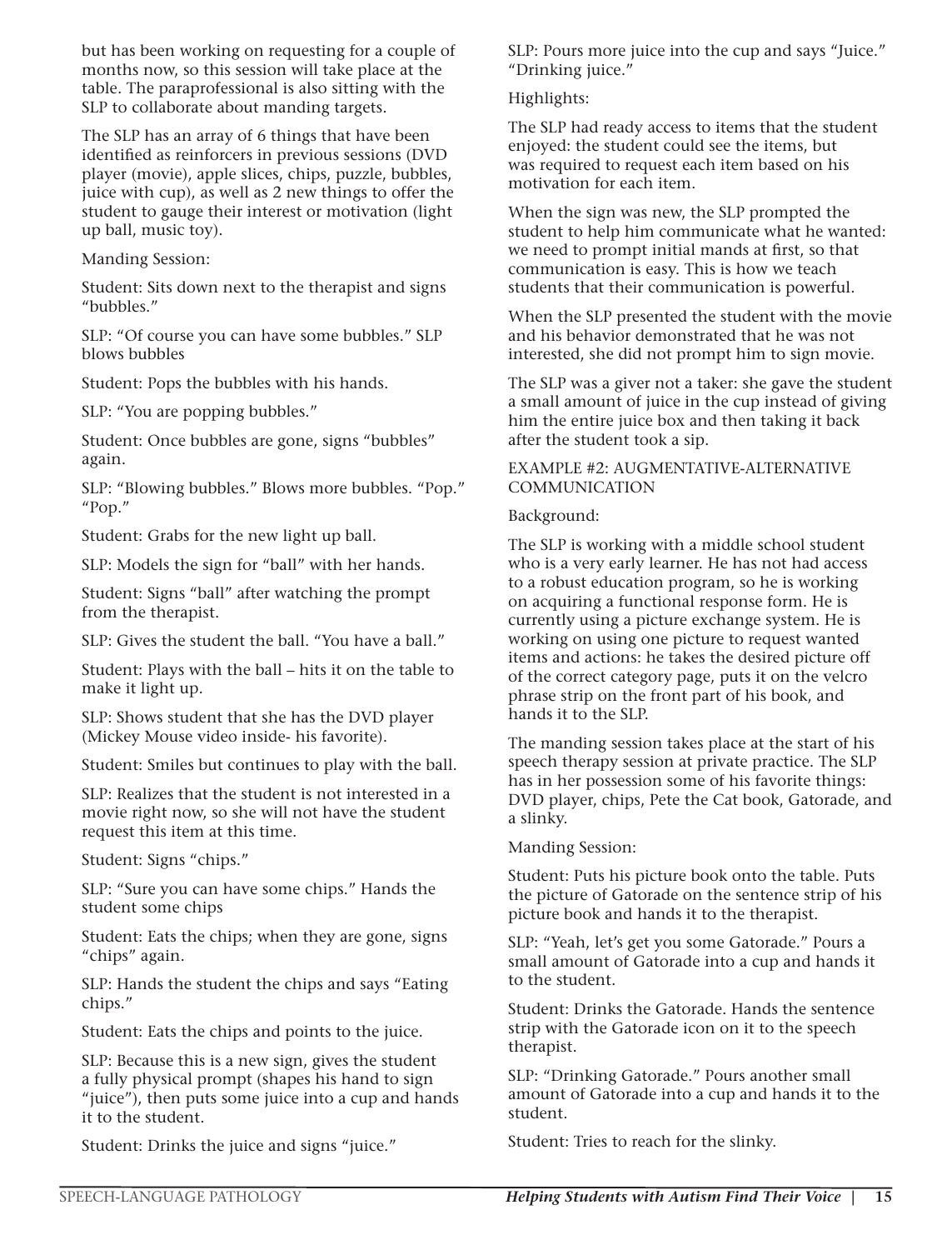SLP: "You want the slinky." Goes to the toy page in the book and points to the picture of slinky.

Student: Grabs the picture, puts it on the phrase strip and hands it to the SLP.

SLP: "Here is the slinky."

Student: Plays with the slinky for 30 seconds.

SLP: Presents the student with the Pete the Cat Book. "I have Pete the Cat."

Student: Continues to play with the slinky.

SLP: "Oh, you want to play with the slinky some more."

Student: Plays with the slinky for 30 more seconds. Goes to the food page in his book, selects the chips picture, puts it on the phrase strip and hands it to the SLP.

SLP: "Chips." Gets a plate and gives the student 3 chips.

Student: Eats the chips. Hands the phrase strip to the SLP again with the word chips on it.

SLP: "Eating chips." Hands the student more chips.

Student: Points to the DVD player.

SLP: Because this is a new mand for the learner, shows the student where this is located in the book and points to the correct photo.

Student: Puts the DVD picture on his phrase strip and hands it to the SLP

SLP: "Let's watch a movie." Student and SLP watch 2 minutes of his favorite movie.

Highlights:

Again, the SLP had possession of preferred items at the start of the session, and prompted mands when the student was motivated to request an item.

Likewise, the SLP helped the student, with prompts, to find and select the correct picture so that he could request a new item.

Also, the SLP picked up on behavioral cues and did not prompt the student to request an item (the book) he was not currently motivated by. We do not want to prompt a student to ask for something that they do not want!

Finally, as before, the SLP was a giver and not a taker: she gave just a bit of Gatorade in a cup, so that when the Gatorade was gone, the student naturally requested Gatorade again.

EXAMPLE #3: VERBAL COMMUNICATION

An early elementary student is using 2-3 word combinations to request wanted items and actions.

The manding session takes place in the student's

classroom at their work area. The SLP has the student's favorite items in her possession at the start of the session (ball popper, sticker book, iPad, zoo puzzle).

Manding Session:

Student: Sits down with the SLP and says "Animal puzzle."

SLP: "Let's do the animal puzzle." Hands the student the puzzle with 2 animal pieces (giraffe and zebra).

Student: "I have giraffe." "Zebra." Puts the giraffe and zebra puzzle pieces into the puzzle. The puzzle makes sounds and the student smiles when each sound is played. "Put in monkey."

SLP: Hands the student the monkey. "Wow, you have the monkey."

Student: "Put in snake."

SLP: Hands the student the snake. "Snake."

Student: "Put in alligator."

SLP: "Here is the alligator." Hands the student the alligator puzzle piece; also hands the student the remaining pieces.

Student: Puts the final puzzle pieces in the puzzle. Points to the iPad.

SLP: Gives student a verbal prompt to request "Watch iPad."

Student: "Watch iPad." Pushes iPad away when SLP hands it to her.

SLP: "You want something different." Shows student the ball popper toy.

Student: Points and grabs at the item.

SLP: Gives the student a verbal prompt to say "Play ball popper."

Student: "Play ball popper."

SLP: "Here you go." Gives the student the ball popper with one red ball.

Student: Puts the red ball in the ball popper toy. "Yellow ball."

SLP: "Here is the yellow ball." Hands the student the yellow ball.

Student: "Orange ball."

SLP: "Orange ball." Hands the student the orange ball.

Student: "Purple ball."

SLP: Hands the student the purple ball.

Student: Plays with the ball popper toy for 1 minute.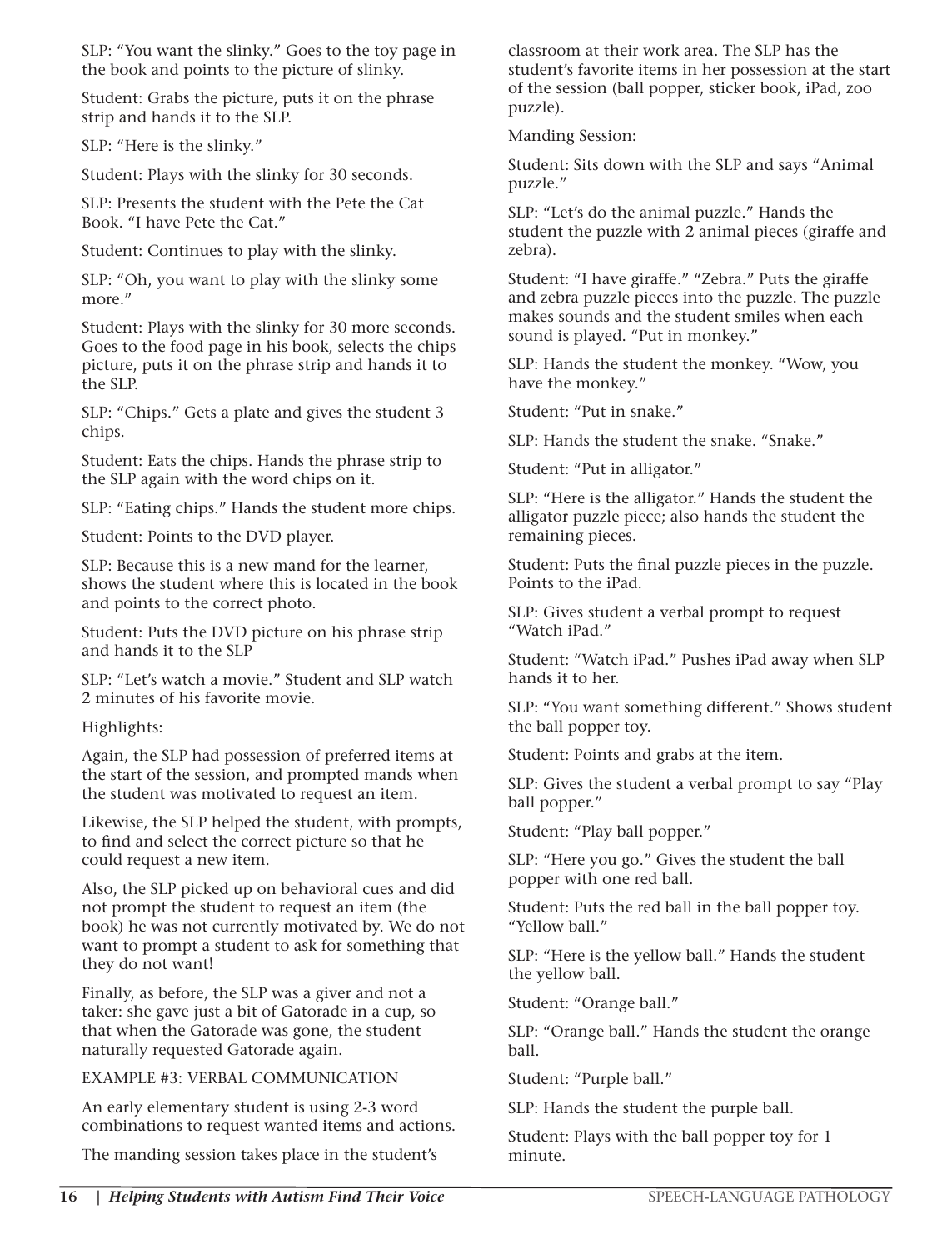SLP: Presents the student with the sticker book and iPad.

Student: "Watch iPad."

SLP: "Let's watch a video." Puts on the gonoodle website (www.gonoodle.com).

Student: "Watch waffle song."

SLP: "Let's watch the waffle song." Turns on and watches the waffle song.

Student: "Watch pop see ko."

SLP: "Let's watch pop see ko." Turns on and watches pop see ko.

#### Highlights:

As in the above examples, the SLP has possession of a variety of items that the student likes. In addition, the items lend themselves naturally to many mands within the same play activity: the puzzle has many different animals, the ball toy has a variety of colors, and the iPad contains a number of video choices.

Also as before, the SLP is aware of the student's behavior and how it impacts requesting: when the student asks for something and then pushes the item away, the SLP presents the student with two other items.

The SLP gives the student some items for free: a couple of puzzle pieces even when she hasn't asked for them. Remember that we want to make sure that we don't make students ask for each and every item or activity, as this can "kill" the motivation for that item or activity.

In all three of the examples, the SLP is teaching specific mands – remember, this is very important. We never want to teach general and vague mands, like more, please or thank you, first! We need to teach specific mands so that our students can increase their overall vocabulary skills.

Likewise, in all three of the examples, the SLP is not constantly asking "What do you want?" When we ask a student this question, we are not letting them initiate the interaction. Instead, the SLP has the motivating items present or in sight of the student, and the student uses their response form (speaking, sign, augmentative communication) to request the wanted item or action. Initiating shows them that their communication is powerful, thus increasing their overall spontaneous communication, and allows them to initiate communicative interactions with others as well. This is a very important skill for students with impaired language development!

#### **Manding Throughout the Day**

As mentioned briefly under Strategy 5 above, we can embed opportunities to address manding throughout the typical activities an early learner may face throughout the school day and across many different environments or activities. It is important that we analyze a student's day to make sure that there are many chances for them to mand for wanted items and actions.

It is also important that we work with a student's entire team (teachers, other therapists, paraprofessionals) so that they understand what manding is and how we are addressing it.

Let's take another look at the manding schedule for the preschool student addressed under Strategy 5:

#### MANDING SCHEDULE

- Arrival to school
- Center time
- Snack time
- Free time
- Recess
- Speech therapy session
- Time to go home

Arrival to school:

If possible, let the students choose the center that they want to engage with that day. By giving them an opportunity to work on requesting at the beginning of the day, we are gauging what items they are motivated to engage with that day (again, it is important to gauge a student's motivation daily, as their interest in items and activities may change). This also gives you, or the instructor they are working with, time to pair with the students: starting the day by engaging in preferred items and activities, sets a pleasant tone for the day.

#### Center time:

This gives the SLP many opportunities to work with students on requesting wanted items and materials. If a student chooses the writing center, for example, they could request different colored crayons, markers, scissors and glue. If the student chooses the kitchen or home center, they could work on requesting a variety of food items (eggs, donut, apple, banana).

#### Snack time:

Offering choices (pretzels or goldfish, juice or water) is a good way to work on requesting. This would also be a great time to remember the strategy "be a giver not a taker:" give the student a portion of the requested drink or snack rather than the whole thing; when the student finishes the portion, they can request the drink or snack again.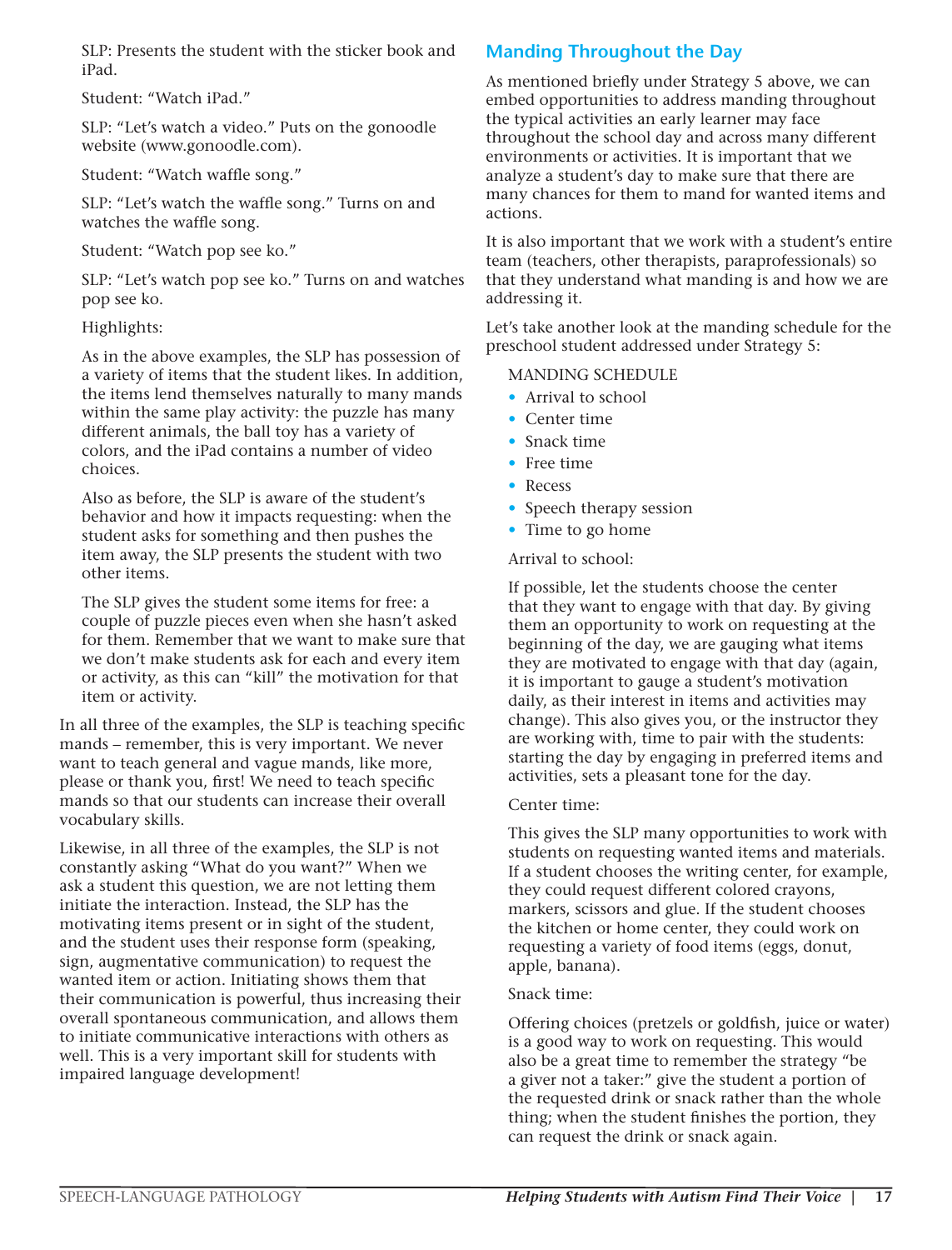#### Free time:

Again, offering choices gives students the chance to work on requesting (listen to music or listen to a staff member read a book).

#### Recess:

This is a great time to work on requesting as a majority of students really love recess time. Requesting "swing" when the student approaches the playground, and then "push" when they need help getting started on the swing, are very natural mands.

#### Speech therapy session:

As illustrated many times above, structured manding sessions give students the chance to request specific items that motivate them: the SLP has possession of the items, and the student requests the ones they are interested in at the time.

#### Time to go home:

What is the student looking forward to at the end of the day – the bus ride? Seeing his dog? You can work on manding for all these items.

Thus far, we've mostly discussed the educational team; in addition, family involvement is crucial for our students to increase their manding skills, as well as their overall spontaneous communication skills. Just as it is important for us to collaborate with a student's educational team, we need to include parents – they are a vital part of this team as well.

I have numerous ways in which I communicate with parents regarding their child's communication programming and progress. If I have a new student on my caseload I always reach out via email or by phone to try and touch base with the parent regarding the student's current communication status and any goals or concerns that the parents may have. In addition, if they are interested in getting a snapshot of what therapy is like, I have had parents come in to observe. If interested parents are unable to come in to meet face to face, I take a video of therapy to illustrate current targets (with a video permission form filled out, of course). Likewise, most of my students bring an iPad to school, so I let the parents know that I will use the student's iPad to take video of therapy when a new skill is addressed, or when a skill has been mastered and we would like it to be generalized into the home environment. If time is a barrier to this level of communication, a very detailed progress note highlighting the specific skills addressed in therapy and the specific strategies used is also an effective means of touching base with parents.

Regardless of the method used, parents are such a very important part of the team – we need to make sure that they are included in our collaboration and communication regarding student progress.

#### *Therapy Snippet*

*Let's return to a client we discussed at the beginning of this course: he came to our clinic at age 8, with a dynamic communication application on his iPad that was not using functionally.* 

*The first areas that we focused on with this student were pairing (building rapport) and manding (to demonstrate the power of communication). The team presented him with an array of potentially reinforcing items, including (but not limited to) potato chips, markers, a light up ball, iPad, juice, taking a walk, and a scooter. We let him interact with the items to gauge his level of interest with each item. If he seemed to be interested in the item and/or activity, I added it to his device so that he could request it. In subsequent sessions, we made the items available in his work space and prompted his initial mands (pointing to the icon on his device) so that those initial mands were easy and not effortful.*

*Early learners need many opportunities throughout the day to work on the skill of manding so that they can spontaneously request wanted items and actions across environments and with a variety of individuals. Since the student had a one-on-one paraprofessional with him all day long, I ensured that the paraprofessional was equipped to work on manding throughout the day. We addressed prompting mands so that communication is not hard, only prompting to request something when the student is showing interest in the item or activity, allowing for many opportunities throughout the day to work on requesting, starting to request in the natural environment, and being a giver not a taker.* 

*Over the course of a year, this student became very proficient in using his iPad to communicate for the function of requesting.* 

*At intake, this student engaged in very intense self injurious and aggressive behaviors. This is a classic example of a student not having a functional response form, and using behavior to communicate with those in his environment. He now uses his device to request wanted items and activities, label items, label actions, recall recent events, describe his current emotions, and create action object phrases. Although he is still working on safe behavior, he has had a steep decrease in the amount and intensity of unsafe behavior.* 

*This case illustrates and reinforces the importance of starting with pairing and manding. The use of these evidence-based practices, and a collaborative team approach, have allowed a hard-working student to develop his language and use it effectively with a variety of individuals. Systematic implementation of work on manding has helped him increase his spontaneous language, decrease his maladaptive behavior, and find his voice.*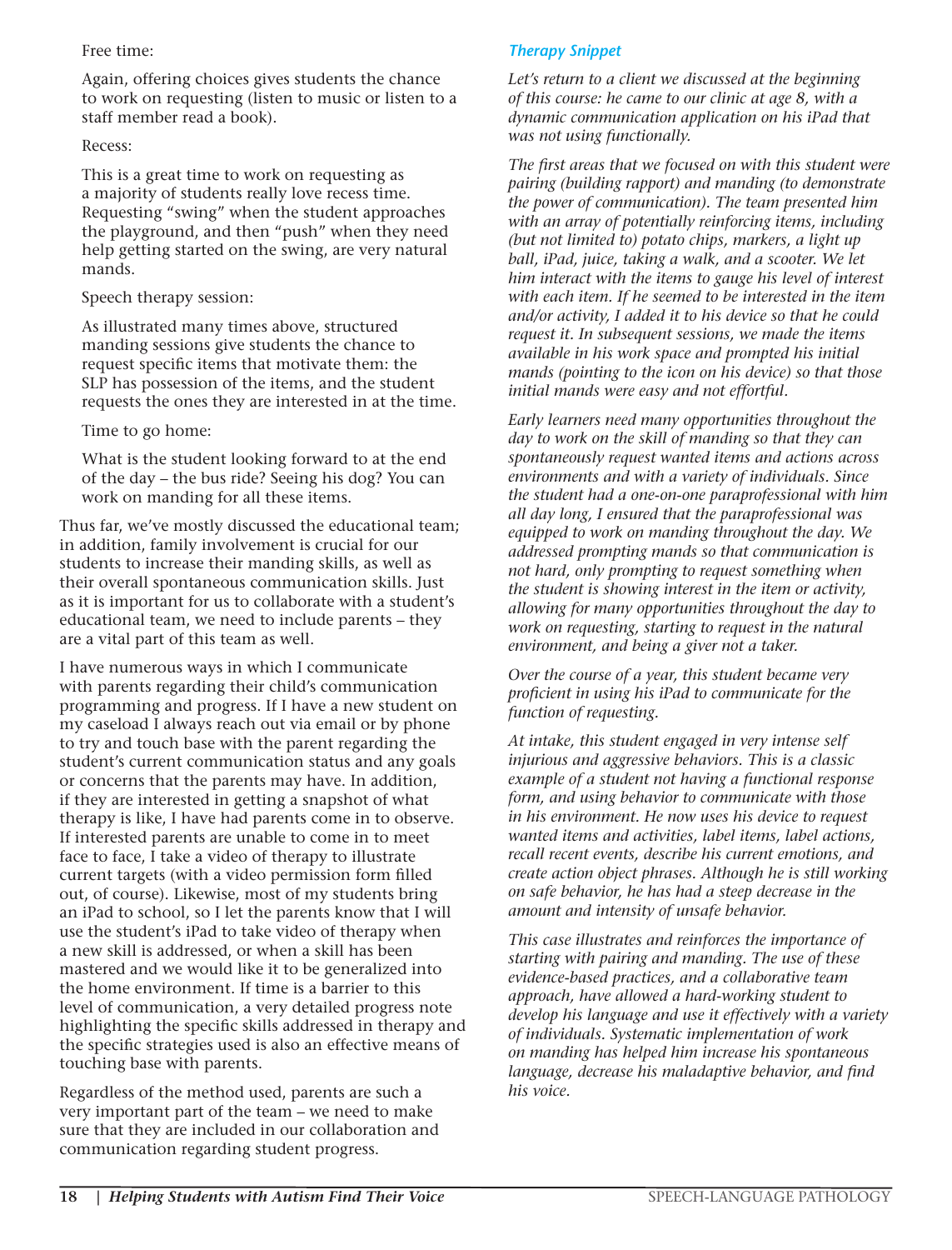# Next Stop: Data Collection, Evaluation, and Goal-Setting

#### **Data Collection**

We have established the importance of systematic instruction on the skill of manding and have worked through a variety of examples above. Now we will discuss various ways that we can capture data on this skill.

If we take time from a student's day to target a skill, we need to first gather information regarding how often the student is engaging in that behavior prior to treatment – we will call this our "baseline." This baseline will be different for each and every student with whom you work. For example, if a student does not have a functional response form, he may not be effectively manding for wanted items and actions throughout the day. In this case, we would say that the student is using 0 independent mands per day – in other words, his baseline is 0 independent mands per day. (This is a very simplistic introduction of what taking a baseline entails – a full discussion is beyond the scope of this course.)

Once a baseline of manding is captured, we need to decide how to effectively track this skill throughout the student's school day. We want to make sure that we take data daily and record it, so that we can analyze the data to see how the student is progressing. In addition, because manding is a skill that should be worked on by a variety of people in the student's life, we need to make sure that data collection is easy, and gives us information that is valuable.

One way to collect data on manding is to count prompted vs. unprompted mands. This can be done by having a section on a student's daily data sheet where this information can be tallied:

| 1.1<br>Request<br><b>Items</b> | We will present<br><b>Student with</b><br><i>items that</i><br>we think he<br>might like and<br>give him the<br>opportunity to<br>request them. | Student will,<br>either with<br>verbalizations<br>or his iPad,<br>request the<br>wanted<br>items. | Independent<br>Prompted |
|--------------------------------|-------------------------------------------------------------------------------------------------------------------------------------------------|---------------------------------------------------------------------------------------------------|-------------------------|
|--------------------------------|-------------------------------------------------------------------------------------------------------------------------------------------------|---------------------------------------------------------------------------------------------------|-------------------------|

This daily data sheet travels with the student. The speech-language pathologist, the classroom teacher, the paraprofessional, etc., all track data on the sheet. The data on mands can then be graphed daily to give us a visual analysis of progress with this skill.



If making tally marks throughout the day is too cumbersome, clickers are another option. Two clickers – one labeled "prompted" and the other "unprompted" – can be used by all staff members who work with a student throughout the day. If the student uses an independent mand, we click the unprompted clicker. If the mand is prompted, we click the prompted clicker. At the end of the day, we can note these numbers and put them into a visual analysis graph to track progress.

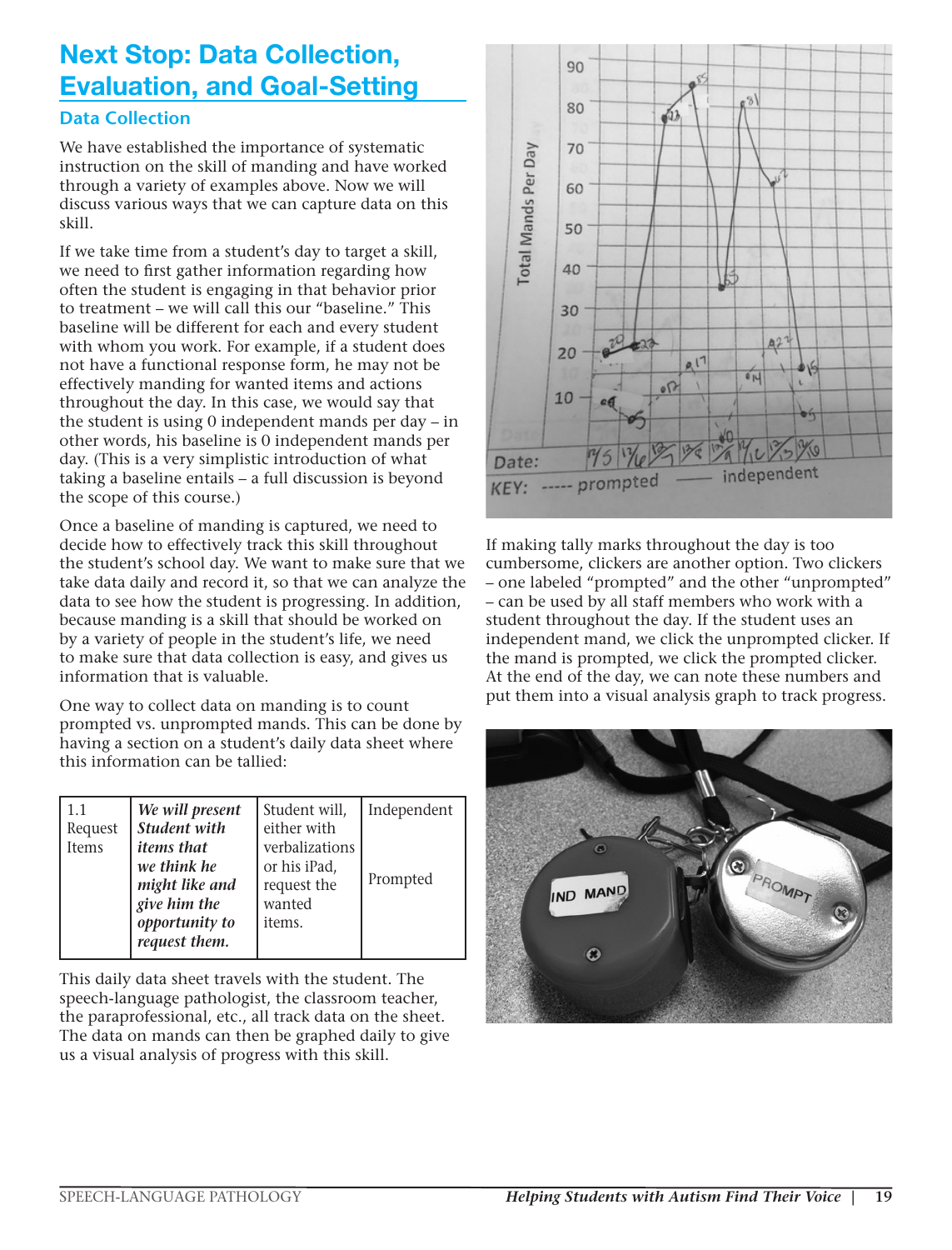Another way to capture data specifically for a student who is using sign language is to use the data sheet created by the Central Texas Autism Center, below. It gives a clear illustration of the manding level needed by the learner when requesting using sign language.

#### <u>TRIAL BY TRIAL SIGN MAND DATA SHEET</u>

Instructions: List the reinforcer at the top of each column and record trial by trial the prompt level necessary to evoke the mand response. Vocal approximations can be recorded under the circled prompt level.

| FPP- Full Physical Prompt | PPP- Partial Physical Prompt | GP- Gestural Prompt |
|---------------------------|------------------------------|---------------------|
| V- Vocal                  | ITEM- Item Present           | SP-Spontaneous      |

| Sr+            |                                   | Sr+            |                                   | Sr+            |                                   | $Sr+$           |                                      | Sr+                                                  |  |
|----------------|-----------------------------------|----------------|-----------------------------------|----------------|-----------------------------------|-----------------|--------------------------------------|------------------------------------------------------|--|
| 1              | FPP PPP GP<br><b>ITEM MO</b><br>V | 1              | FPP PPP GP<br><b>ITEM MO</b><br>V | 1              | FPP PPP GP<br>V<br><b>ITEM MO</b> | $\mathbf{1}$    | FPP PPP GP<br>V<br><b>ITEM MO</b>    | FPP PPP GP<br>$\mathbf{1}$<br><b>ITEM MO</b><br>V    |  |
| $\overline{2}$ | FPP PPP GP<br><b>ITEM MO</b><br>V | $\overline{2}$ | FPP PPP GP<br><b>ITEM MO</b><br>V | $\overline{2}$ | FPP PPP GP<br><b>ITEM MO</b><br>V | $\overline{2}$  | FPP PPP GP<br><b>ITEM MO</b><br>V    | FPP PPP GP<br>$\overline{2}$<br><b>ITEM MO</b><br>V  |  |
| 3              | FPP PPP GP<br><b>ITEM MO</b><br>V | 3              | FPP PPP GP<br><b>ITEM MO</b><br>V | 3              | FPP PPP GP<br><b>ITEM MO</b><br>V | 3               | FPP PPP GP<br><b>ITEM MO</b><br>V    | 3<br>FPP PPP GP<br><b>ITEM MO</b><br>V               |  |
| 4              | FPP PPP GP<br><b>ITEM MO</b><br>V | 4              | FPP PPP GP<br><b>ITEM MO</b><br>V | 4              | FPP PPP GP<br><b>ITEM MO</b><br>V | 4               | FPP PPP GP<br><b>ITEM MO</b><br>V    | FPP PPP GP<br>4<br><b>ITEM MO</b><br>V               |  |
| 5              | FPP PPP GP<br><b>ITEM MO</b><br>V | 5              | FPP PPP GP<br><b>ITEM MO</b><br>V | 5              | FPP PPP GP<br>V<br><b>ITEM MO</b> | 5               | FPP PPP GP<br><b>ITEM MO</b><br>V    | FPP PPP GP<br>5<br><b>ITEM MO</b><br>V               |  |
| 6              | FPP PPP GP<br><b>ITEM MO</b><br>V | 6              | FPP PPP GP<br><b>ITEM MO</b><br>v | $6 \,$         | FPP PPP GP<br><b>ITEM MO</b><br>V | $6\overline{6}$ | FPP PPP GP<br><b>ITEM MO</b><br>V    | FPP PPP GP<br>$6\overline{6}$<br><b>ITEM MO</b><br>V |  |
| $\overline{7}$ | FPP PPP GP<br><b>ITEM MO</b><br>V | $\overline{7}$ | FPP PPP GP<br><b>ITEM MO</b><br>V | $\overline{7}$ | FPP PPP GP<br><b>ITEM MO</b><br>V | $\overline{7}$  | FPP PPP GP<br><b>ITEM MO</b><br>V    | FPP PPP GP<br>$\overline{7}$<br><b>ITEM MO</b><br>V  |  |
| 8              | FPP PPP GP<br><b>ITEM MO</b><br>V | 8              | FPP PPP GP<br><b>ITEM MO</b><br>V | 8              | FPP PPP GP<br><b>ITEM MO</b><br>V | 8               | FPP PPP GP<br><b>ITEM MO</b><br>V    | FPP PPP GP<br>8<br><b>ITEM MO</b><br>V               |  |
| 9              | FPP PPP GP<br><b>ITEM MO</b><br>V | 9              | FPP PPP GP<br><b>ITEM MO</b><br>V | 9              | FPP PPP GP<br><b>ITEM MO</b><br>V | 9               | FPP PPP GP<br><b>ITEM MO</b><br>V    | FPP PPP GP<br>9<br><b>ITEM MO</b><br>V               |  |
| 10             | FPP PPP GP<br><b>ITEM MO</b><br>V | 10             | FPP PPP GP<br><b>ITEM MO</b><br>V | 10             | FPP PPP GP<br><b>ITEM MO</b><br>V | 10              | FPP PPP<br>GP<br><b>ITEM MO</b><br>V | FPP PPP GP<br>10<br><b>ITEM MO</b><br>V              |  |

Percentage by Prompt Level:

| <b>FPP</b>  | <b>FPP</b> | FPP         | FPP       | FPP        |
|-------------|------------|-------------|-----------|------------|
| PPP         | PPP        | PPP         | PPP       | PPP        |
| GP          | GP         | GP          | GP        | GΡ         |
|             |            |             |           |            |
| <b>ITEM</b> | <b>TEM</b> | <b>ITEM</b> | 'TEM      | <b>TEM</b> |
| <b>MO</b>   | MO         | MO          | <b>MO</b> | МC         |

Central Texas Autism Center, Inc. *used with permission*

#### **Assessment**

this skill set and plan appropriate goals for this area *used with permission* of language. However, the Verbal Behavior Milestones With methods for collecting data on daily manding addressed, we will switch our focus to specific assessment of a student's manding level. Traditional standardized language tests often overlook the skill of manding, so it can be hard to know how to evaluate Assessment and Placement Program (VB-MAPP) is a wonderful assessment that evaluates this skill set – it is such a valuable tool to know about and use when working with children who are limited verbally or non verbal. I use it on a regular basis to get a clear picture of how my students are using the different verbal operants to communicate: I give the assessment when I start working with a new early learner, and then update the assessment once a year to gauge the student's language growth.



The VB-MAPP, created by Dr. Mark Sunderberg, is based on B.F. Skinner's 1957 analysis of verbal behavior, established developmental milestones, and research from the field of behavior analysis. It is a criterion referenced assessment tool, curriculum guide, and skill tracking system that is designed for children with autism or other developmental disabilities. There are multiple components of the VB-MAPP which collectively provide a baseline level of performance, a direction for intervention, a system for tracking skill acquisition, and a framework for curriculum planning. It contains 170 measureable learning and language milestones that are sequenced and balanced across 3 developmental levels:

- Level 1: 0-18 months
- Level 2: 18-30 months
- Level 3: 30-48 months

Areas of assessment include Manding, Tacting, Listener Responding, Visual Perceptual Skills and Matching to Sample, Independent Play, Social Behavior and Social Play, Motor Imitation, Echoic Skills, Spontaneous Vocal Behavior, Listener Responding By Function, Feature and Class, Intraverbal, Classroom Routines and Group Skills, Linguistic Structure, Reading, Writing, Linguistic Structure, and Math. In addition to the previously-mentioned skills assessments, an Early Echoic Skills Assessment (created by Dr. Barbara Esch), Barriers Assessment, and Transition Assessment are all included. Interested learners can find the assessment, as well as additional information, at www.avbpress. com.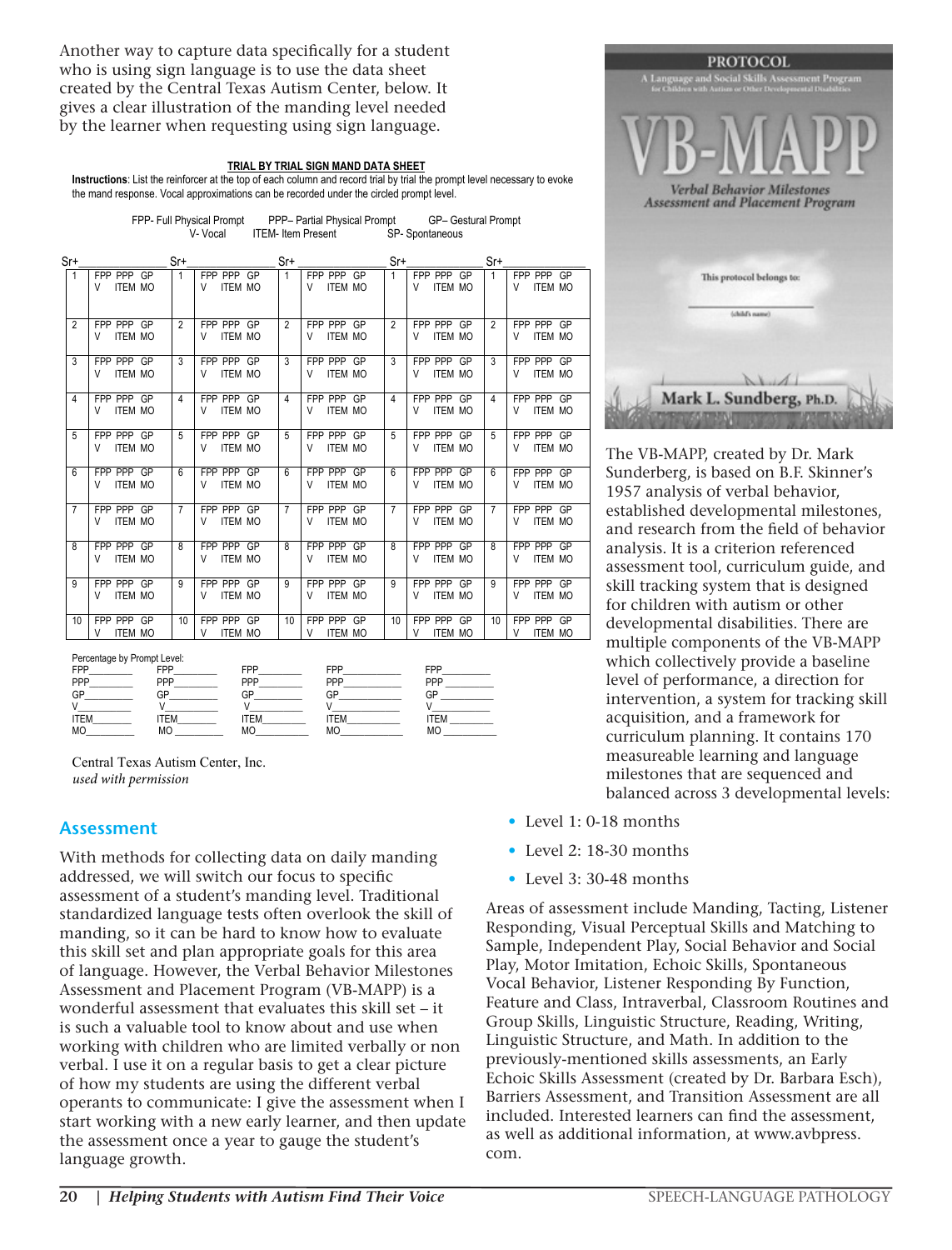Let's look briefly at the mand section of the VB-MAPP, which lets us evaluate if our learner is at level 1, 2 or 3 as far as manding skills. A student who is at the beginning of level 1 for manding will be using mands, but may only do so when a prompt is given; a learner towards the end of level 1 for manding may use 10 different mands independently. A level 2 student may start manding for missing items independently (i.e. a missing item needed in class or a missing part to a toy or activity) up through manding for novel items without being trained to do so in a therapy session. A level 3 student may be able to mand for verbal information using a variety of "wh" question forms up through manding for others to attend to his/her own verbal behavior (i.e. "listen to this"). This evaluation shows us where our student falls within these milestones and allows us to plan effective therapy to increase manding and overall spontaneous language.

#### **Goal-Setting**

We've completed our assessment, we know where to begin with manding instruction, and we have an idea of where we want our student to be within a year. Now we need to set goals for our student. These goals need to be clear and detailed, they need to be functional (targeting skills that are important in the student's everyday life), and they need to make sense to all the team members who will be working with this student.

As a school based speech therapist, goal writing is a very important part of my job! Here are several examples:

EXAMPLE #1: A preschool aged student (Zoey) is starting at your center based preschool. Previously, in an early intervention program, the student was working on requesting with sign language and can request one thing: more. You want to expand this student's manding repertoire, so that she is requesting specific items.

**Goal**: When presented with a preferred item or action Zoey will use sign language to request it, working towards 10 different items or actions without prompting.

This goal tells people exactly how to work on this skill. We will teach Zoey to use her sign language to request specific things instead of general things: if she likes walks, music and cereal, we will work on using signs for walks, music and cereal. The number 10 gives us a quantity to work towards throughout the year. The instructor will have access to the preferred items or actions, and we will keep specific data so we stay up-to-date on which items Zoey can request on her own.

EXAMPLE #2: An 8 year old student (Natalie) has transferred in from an out of state school. The student has a communication device and independently uses twelve requests throughout the day. The team would like Natalie to increase her spontaneous communication

**Goal**: Natalie will increase her ability to independently request items and/or actions with her augmentative communication device, as evidenced by using 50 unprompted mands across her school day.

This goal lets the team know that we are going to take data on manding across the entire school day. Since we're specifically working towards unprompted mands, we'll want to look at prompted vs. unprompted mand data. Perhaps, as in the tactic discussed in Data Collection above, the team could use two clickers to collect the data.

EXAMPLE #3: A 10 year old student (Joe) communicates verbally, but is having many behavioral issues. The board certified behavior analyst on the team has stated that Joe wants things throughout the day but cannot use his language to get them. The speech language pathologist, board certified behavior analyst, and intervention specialist collaborate on goal-setting.

**Goal**: Joe will increase his ability to request wanted items and actions 50% over current baseline by the end of the current IEP.

For this goal, we will need to find Joe's current baseline for manding throughout the day. Let's say that we determine as a team, over a few days, that he is using 14 unprompted mands per day. Now we can revise the goal using additional specifics: we would like Joe to be able to independently request 21 times over the course of the day by the end of the IEP plan.

# Last Stop: Case Studies

Now that we have discussed how to address manding in depth, we will put all of this information together to analyze case scenarios that happen in the real world: working on synthesizing information and problem solving systematically makes for easier implementation into your daily therapeutic practice.

#### CASE STUDY #1:

Hemmi is a new student on your caseload. He is a three year old male with autism. You have heard Hemmi say a handful of words during center time when he is playing by himself with toys, but he does not use his language functionally throughout his school day. The teacher needs your input regarding what should be the main focus of his time in the classroom.

Recommendations:

It is wonderful that Hemmi is already communicating verbally, but if he is not telling his teacher his wants and needs throughout the course of his day, this is where we need to start.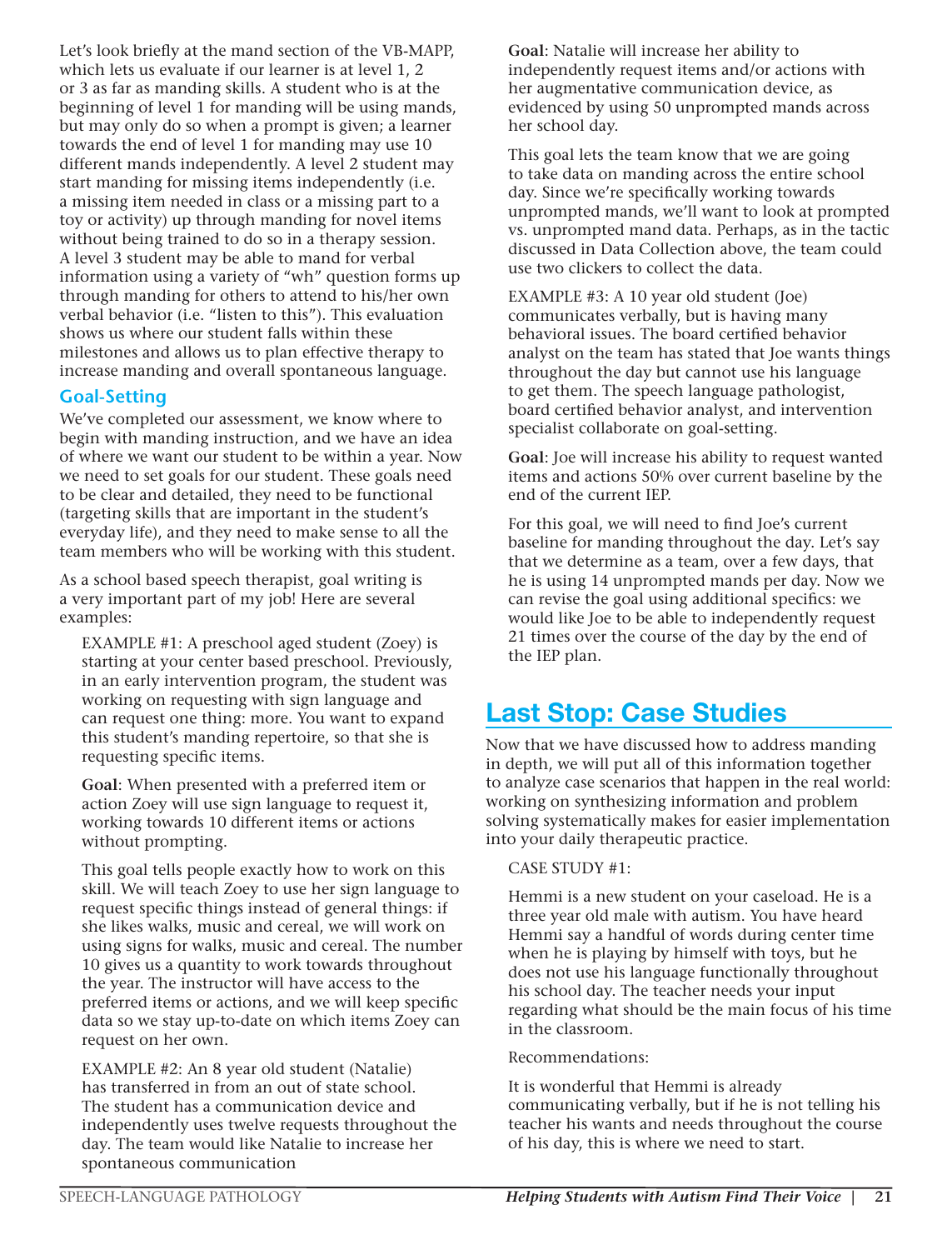We will want to make sure that the SLP and teacher are paired with Hemmi: they have a good rapport with him and know what types of things he enjoys interacting with.

Next we will start to work on manding within the natural environment – his classroom. Perhaps center time, as he seems to prefer it, is the place to practice this skill. If Hemmi really loves the play center with a toy garage, race track, and cars, this would be a great place to start: we could have Hemmi ask for cars or items that he would like to play with. We want him to learn that manding is easy, fun, and effective, so remember to prompt him at first!

#### CASE STUDY #2

You sit down with a student to work on manding in the classroom environment. You have out 3 items -- bubbles, an iPad, and juice. The student requests the iPad. You give the student the iPad and let her play with it for 2 minutes. After the 2 minutes are up you take it back, say "iPad is all done," and then ask her what she wants. Before you can finish your sentence she falls to the floor and starts having a tantrum. What went wrong – what could you have done differently?

#### Recommendations:

This is such a common scenario and a very easy mistake to make. In the example above, we went against a very important rule of manding: "Be a giver not a taker."

Remember that you want to be in possession of the preferred items during structured manding trials. If the student asks for the iPad, perhaps you keep control of it – this way when the activity is over is not up to the student. Or, if you do give the student access to the iPad to watch a 2 minute video, you do not take it back and say "all done" at the end. Instead, when the time for the video to be finished is nearing, you hold up other potentially reinforcing items, per our related strategy of having a rotating array of reinforcement available.

We don't want to take preferred items away, as this can motivate students to engage in maladaptive behavior to get access to them – especially when they have difficulty expressing their wants and needs.

#### CASE STUDY #3

Samuel is a new student on your caseload. He is 5 years old and non verbal. The teacher is reporting that he gets upset at snack time and attempts to grab the food items from the teacher and other students. You go in to do an observation, and learn that Samuel does not request wanted items at snack. Instead, the paraprofessional running the group decides for each student what they will have on that date. She passes out the snacks and does not give

the students a choice or a chance to request even though the teacher has a variety of snacks in her snack area. What should be done so that Samuel has more opportunities to practice the skill of manding?

#### Recommendations:

This is a complicated scenario.

Getting all staff on board with how to run snack group is the first very important step. We need to talk with the teacher and paraprofessional regarding the set up snack, adjusting the environment so that it is conducive to working on the skill of manding. In other words, we need to make sure that the students can have a choice of snacks.

Now that the staff is on the same page, we need to give Samuel a functional way to request wanted items. In therapy, we could trial the best response form for him: perhaps we start with sign language, as it is similar to verbalizations, and we can prompt it for Samuel if he is not communicating at this time. The paraprofessional can hold up a choice of 2 items, gauge Samuel's interest in the items, and help prompt him to request his choice.

This type of daily practice will help to increase his overall spontaneous manding behavior.

#### CASE STUDY #4

Sarah is a 3 year old girl with autism on your caseload who has transferred from another district. The notes sent by the other SLP mention that she is working on signing "more" and "thank you." When you work with her she signs "more" when she wants to request a variety of items. How could you make therapy more effective?

#### Recommendations:

This is something that happens all too often: educators and therapists often start by teaching general signs like more and thank you.

This goes against one of the strategies that we discussed above: teaching specific mands. We want to teach mands – in this case, signs – for a variety of preferred items and/or actions. If we are able to teach Sarah to request specific items and/or actions, we are making her a more independent and effective communicator.

Let's say that we start by teaching her 5 new signs, to include bubbles, movie, crunchy, milk, and jump. If we are successful in teaching her these new mands, we have increased her vocabulary by 5 words! In addition, any time that she were to mand for one of these items, the people in her environment would know exactly what she wanted, whereas if she were only requesting "more" we would be confused about what she wanted "more" of.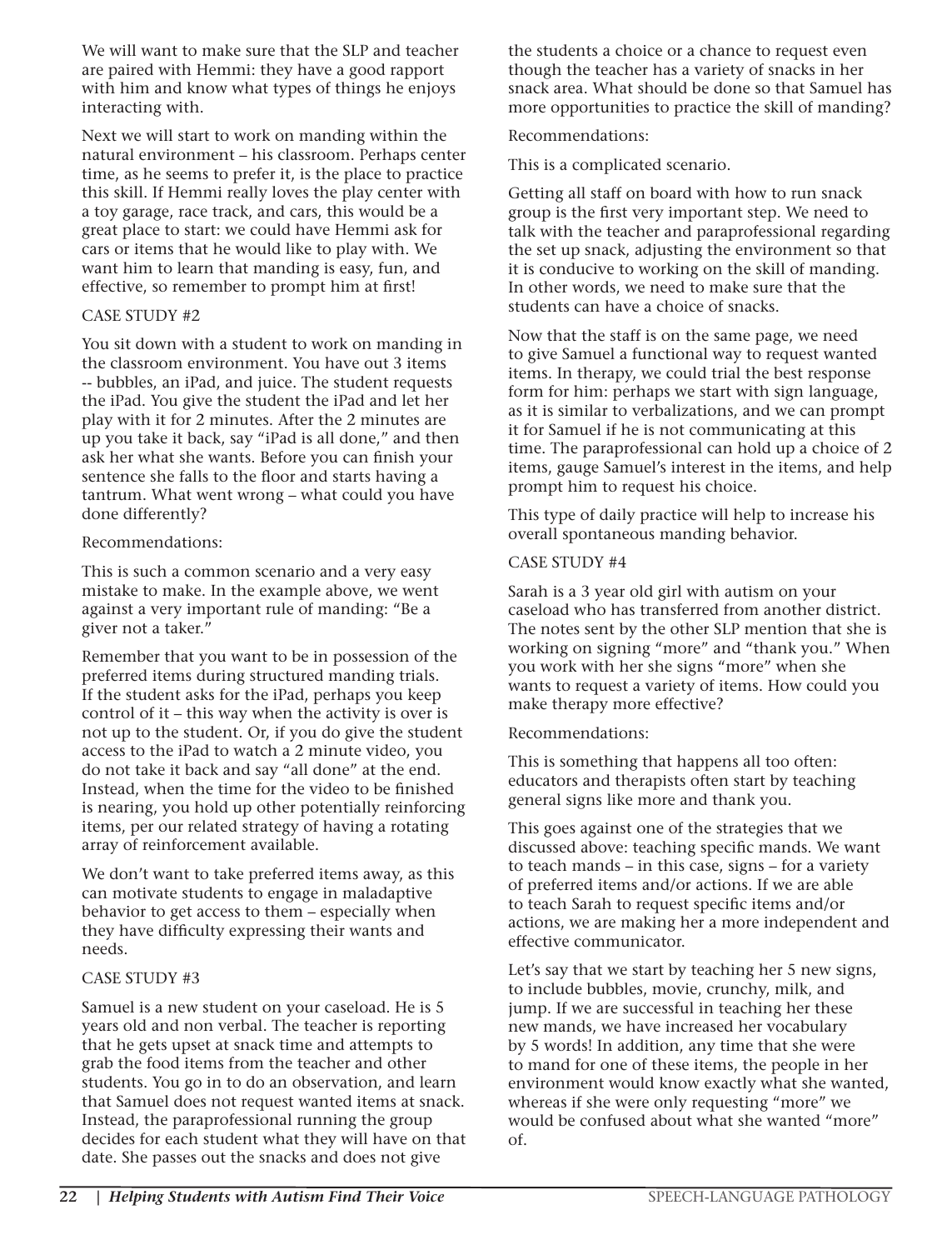#### CASE STUDY #5

Juan is a 9 year old student who has moved into your district from another country. He has no functional way to communicate with others in his environment. He has a pleasant personality and enjoys watching movies, eating snacks, talking walks and going for dance breaks. When you see him you usually work with him in the therapy room, so that his one on one paraprofessional can have a break. He is making such great progress during sessions and can now independently request dance, walk, chip and movie using sign language and with minimal prompting. But after 2 months of school, the teacher comes to you and shares concerns about the fact that Juan has no way to communicate. What might be a problem with this scenario? What could we do to better serve Juan?

Recommendations:

It is great that Juan is making progress during therapy sessions. We also need to consider the strategy of making sure that Juan has many opportunities to practice manding throughout his day.

It is so very important for Juan to practice his manding across environments and across individuals. In order for this to occur, we need to make our services more systematic.

We should have a meeting with the classroom teacher and the paraprofessional, sharing what items and actions Juan is requesting and with what prompting level. (If the staff are not aware of manding and how to work on this skill, some time should be allotted to go over this as well.)

We should work with the classroom staff to create a visual manding schedule to help identify times that Juan could work on this skill throughout his school day. We could also talk to the staff about the easiest and most efficient way to capture data on Juan's manding, so that we can make informed decisions about Juan's communication programming.

The above actions will allow for a more robust communication curriculum for Juan and should help to increase his overall manding and spontaneous use of language.

# **Conclusion**

Thanks so much for coming on this journey with me today. Speech-language pathologists have a very important job – helping students find their voice and communicate more effectively with the world – but sometimes this can seem like a daunting and overwhelming task. The techniques and strategies presented in this course can help make the process easier and more systematic in nature.

I am eager for you to implement these strategies into your daily therapeutic practice!

# HANDOUT: Verbal Behavior Strategies for Increasing Manding

**Strategy 1: Teaching should occur in the student's natural environment where motivation is usually strong.** 

Remember, we first need to build rapport with the student in their natural environment so that we know what items and activities they are motivated to engage with. You want to become a person they have fun with and look forward to seeing.

Once we have established this relationship, we can help them request wanted items and actions in their natural environment.

#### **Strategy 2: Prompt mands initially to teach the child that it's easy to get things with verbal behavior, so as to not turn the child off to communicating.**

For most students starting work on manding, this may be the first time they are learning how to use a functional response form, whether it is sign, pictures, augmentative communication, verbalizations or a combination of these. We will use a variety of prompts based on their level of need and the way in which they are communicating. We need to make certain that they realize that communication is powerful and fun!

#### **Strategy 3: Always start work with the student requesting their most powerful reinforcers.**

#### **Strategy 4: Always teach specific mands.**

We should always start with manding for specific and powerful reinforcers, targeting 3-5 initial mands if possible. If you have a student with a limited amount of reinforcers, remember to use a preference assessment.

#### **Strategy 5: Capture and contrive as many opportunities as you can to teach manding throughout the day.**

These opportunities to practice are so essential to a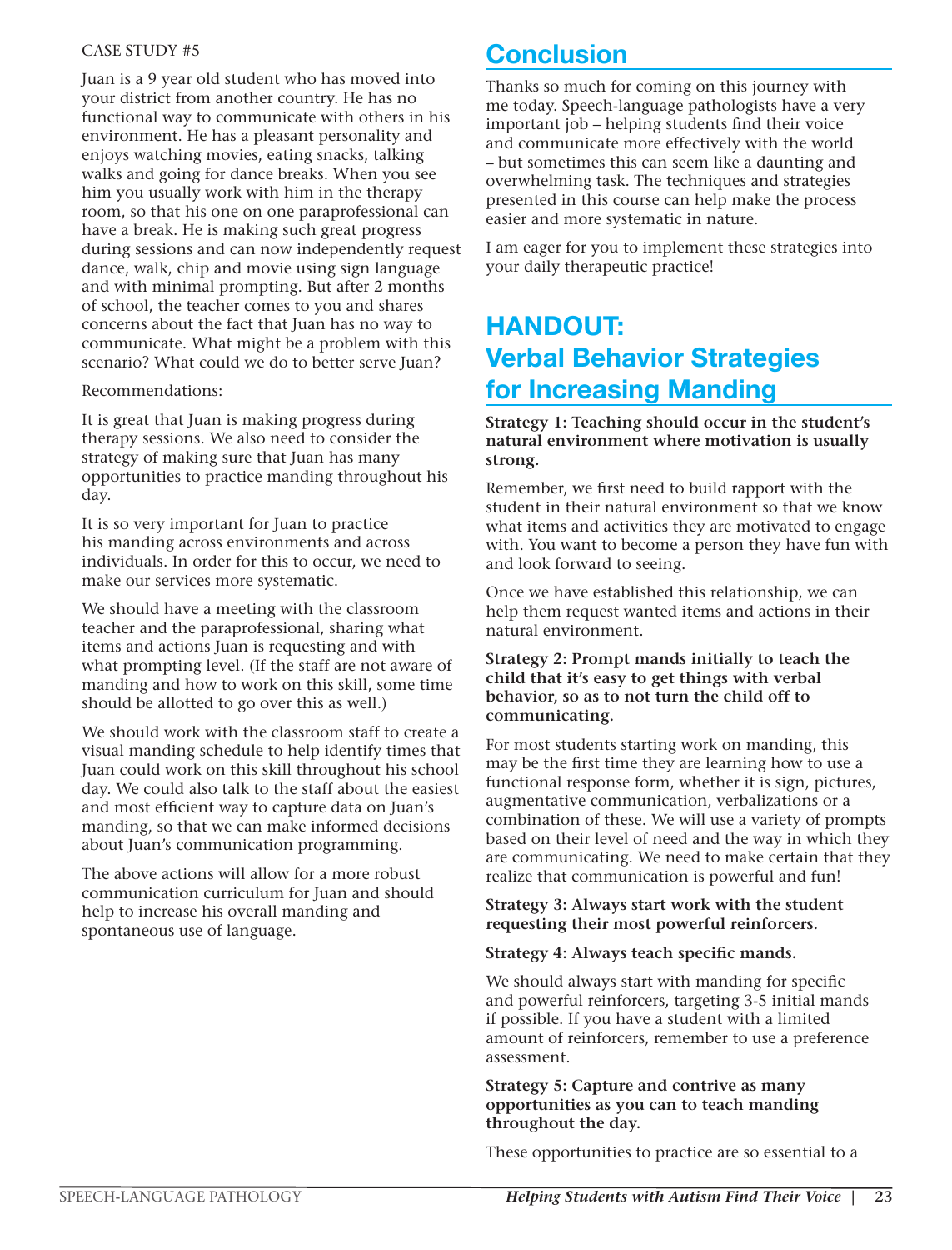student increasing their manding and spontaneous communication. Setting up a schedule for all staff to follow in reference to different activities and what the student could mand during those activities can help increase the opportunities for manding throughout the day.

#### **Strategy 6: Avoid "killing" a student's motivation for an item or activity: give some items for "free."**

We don't want students to feel that they have to ask for each and every puzzle piece, or each and every chip they want for snack. Practice is important, but we also need to give some items for free. This will help the student feel that communication is not too effortful and overwhelming.

#### **Strategy 7: Be a giver not a taker.**

This is such a key strategy! Please do not take things from students who are nonverbal. Sometimes the only way they know how to communicate is with their behavior, which may be falling on the floor or having a tantrum. If a student wants a pretzel, give them a couple and not the whole bag. Once they eat the pretzels you gave them, they will be motivated to ask for more pretzels on their own. If a student requests a movie, show a short clip on your computer and control the buttons yourself. If you let the student watch a ten minute movie clip or give them their iPad to watch the movie, it may be very difficult to transfer to working on manding for other items or activities.

#### **Strategy 8: Use a rotating array of reinforcement.**

This strategy goes with Strategy 7. Instead of taking away an item, present another item or activity that is also motivating. If the student wants to engage with the item or activity they will request it. It is important to have this array of reinforcement in your possession, so that students need to request to gain access to the item or activity. This will help to increase the amount of practice they get with manding.

#### S**trategy 9: Teach mands when the motivation is greatest for the item or activity.**

Only prompt mands when the student is motivated for the item or activity. So if a student really wants to watch a movie, this is a great time to work on requesting "movie" or "watch movie." If a student really wants to take a walk, this is not a great time to work on requesting "movie." We need to analyze the students' behaviors to help gauge what they are motivated for and help them request it appropriately.

# Web Resources

ABV Press, LLC

http://www.avbpress.com/

Amy McGinnis Behavioral Consulting - Downloads

http://amymcginnis.com/downloads/

ASHA's Practice Portal – Autism Spectrum Disorder

http://www.asha.org/Practice-Portal/Clinical-Topics/ Autism/

Carbone Clinic

http://www.carboneclinic.com/

Central Texas Autism Center

http://www.ctac1.com/index.html

Dr. Mary Barbera

http://marybarbera.com/

Establishing Operations Inc.

http://www.establishingoperationsinc.com/

GoNoodle.com

https://www.gonoodle.com/

National Standards Project, Phase 2 – Report

http://www.nationalautismcenter.org/nationalstandards-project/phase-2/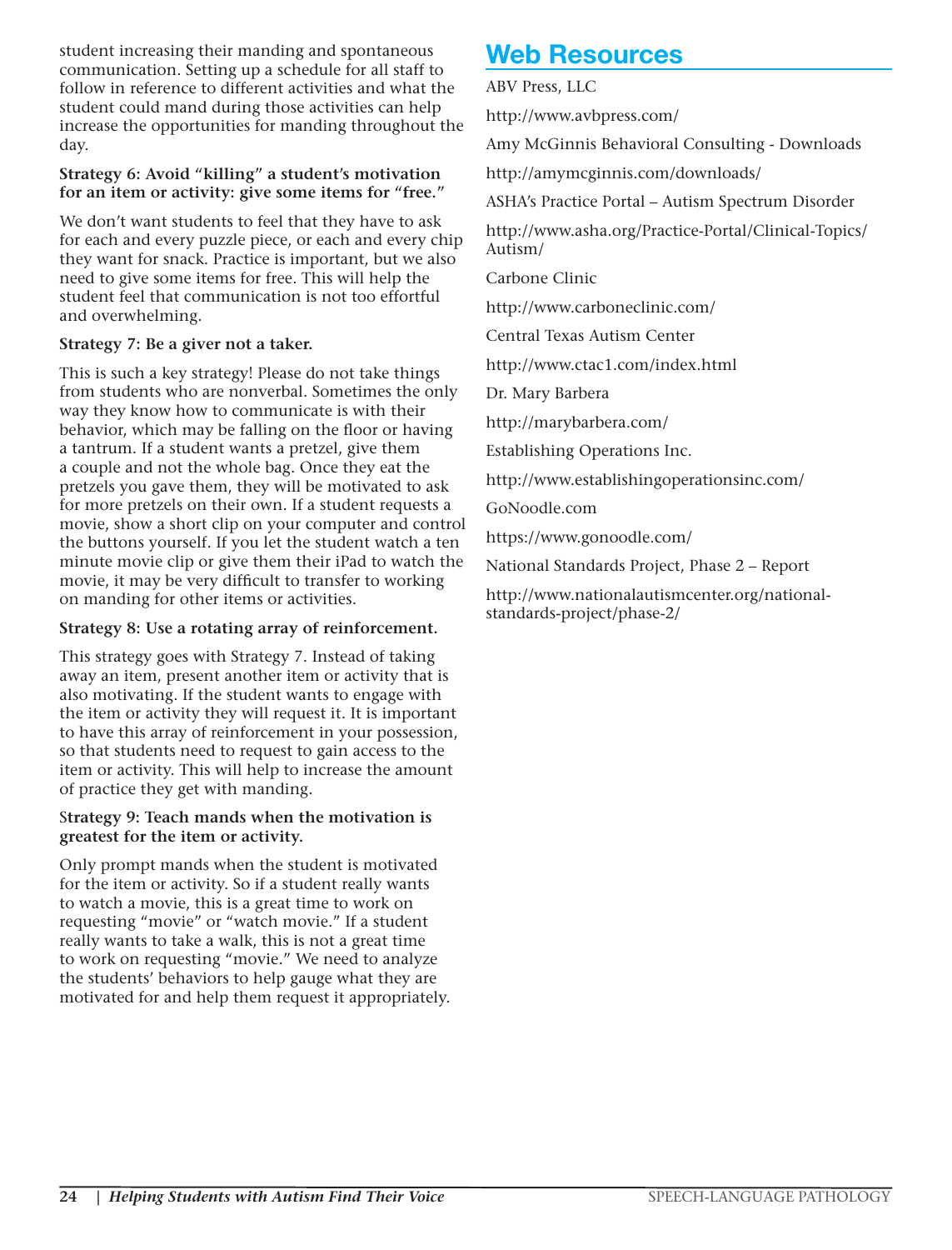# **References**

Barbera, M. L., & Rasmussen, T. (2007). *The verbal behavior approach: how to teach children with autism and related disorders*. London: Jessica Kingsley.

Carbone, Vincent EdD (2007). Teaching Verbal Behavior to Children with Autism and Other Disabilities. Presented in Austin, Texas at 2 day workshop. Published at The Carbone Clinic.

Cooper J.O, Heron T.E, Heward W.L. Applied behavior analysis (2nd ed.) Upper Saddle River, NJ: Pearson; 2007.

Ingvarsson, Einar (2016). Tutorial: Teaching Verbal Behavior to Children with ASD. International Electronic Journal of Elementary Education 2016: 9(2): 433-450.

Miltenberger R. Behavior modification: Principles and procedures (4th ed.) Belmont, CA: Wadsworth; 2007.

*National Autism Center's national standards project: findings and conclusions: addressing the need for evidencebased practice guidelines for autism spectrum disorders.*  (2009). Randolph, MA: National Autism Center.

Skinner B.F. Science and human behavior. New York: Macmillan; 1953.

Sundberg, M. L. (2008). VB-MAPP: *verbal behavior Milestones assessment and placement program: a language and social skills assessment program for children with autism or other developmental disabilities.* Concord CA: AVB Press.

Tager-Flusberg H, Kasari C. Minimally verbal schoolaged children with autism spectrum disorder: the neglected end of the spectrum. *Autism Research*  2013;6(6):468-78. [PUBMED: 24124067]

Tager-Flusberg, H., Paul, R., & Lord, C. (2005). Language and communication in autism. In F. Volkmar et al. (Eds.), *Handbook of Autism and Pervasive Developmental Disorders* (pp.650-681). Hoboken, NJ: John Wiley & Sons. Page 347

Wood- Rich, Kelle ( 2007). Trainer of Trainer Modules on The Science of Applied Behavior Analysis and Verbal Behavior. Presented in Leander, Texas over the course of the 2007-2008 school year. Published at the Central Texas Autism Center.

# **HELPING STUDENTS WITH AUTISM FIND THEIR VOICE (3 CE HOURS)**

# **FINAL EXAM**

- **1. For the purposes of this course, "early learners" are defined as \_\_\_\_\_\_\_\_.**
	- a. Children 5 and under
	- b. Children 12 and under
	- c. Children 18 and under
	- d. Students who may be nonverbal or very limited verbally
- **2. Which of the following is NOT one of the evidence-based practices for individuals with autism referenced by the American Speech-Language-Hearing Association (ASHA)'s practice portal?**
	- a. SLPs can help individuals with autism by ensuring they have a functional communication system
	- b. SLPs should discourage family involvement in the treatment process, to ensure a high level of professionalism
	- c. SLPs should help students use their communication in a variety of settings and with a variety of communicative partners
	- d. SLPs should use a systematic approach to taking data
- **3. When discussing the science of applied behavior analysis (ABA), a/an "\_\_\_\_\_\_\_\_" is a stimulus that follows a behavior of interest.**
	- a. Antecedent
	- b. Behavior
	- c. Consequence
	- d. Motivation
- **4. A student learns to label "cookie" in the classroom and subsequently labels it while out to eat with his parents at a restaurant. When discussing the science of applied behavior analysis (ABA), this is called a/an "\_\_\_\_\_\_\_\_."**
	- a. Generalization
	- b. Multi modal communication
	- c. Prompt
	- d. Reinforcement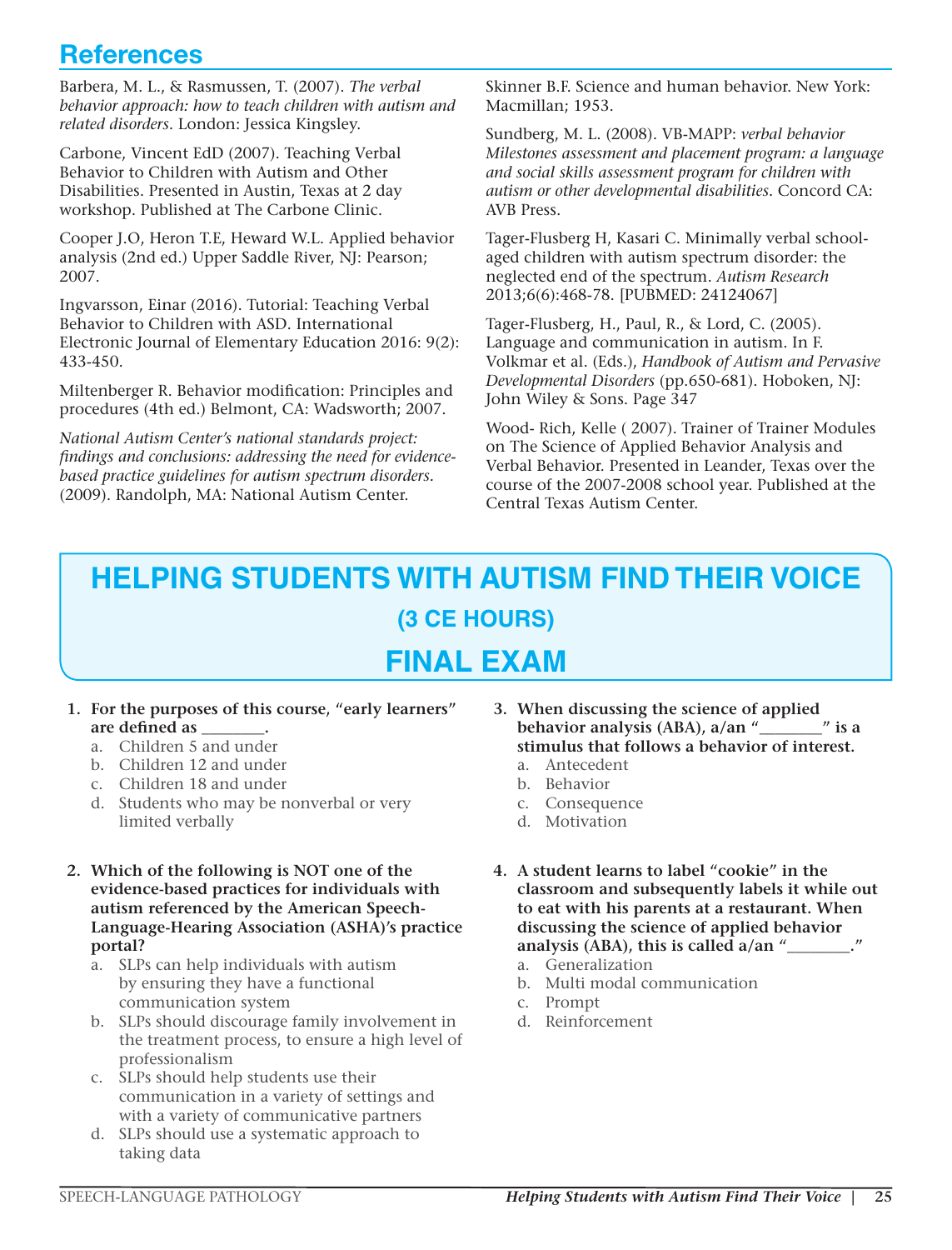- **5. The National Standards Report, issued by the National Standards Project (NSP), reviews interventions and shares which have been shown to be effective for individuals with autism spectrum disorder. The Report recognizes behavioral-based approaches – including ABA – as \_\_\_\_\_\_\_\_.**
	- a. A discredited form of treatment
	- b. An emerging form of treatment
	- c. An established form of treatment
	- d. An unestablished form of treatment
- **6. Applied behavior analysis (ABA) uses a threeterm contingency to analyze human behavior. A three-term contingency can \_\_\_\_\_\_\_\_.**
	- a. Illuminate undesirable behaviors: Antecedent = work is presented; Behavior = student clears the table; Consequence = student gets out of work
	- b. Reinforce verbal behavior: Antecedent = student sees a cookie; Behavior = student says "cookie;" Consequence = student gets a cookie
	- c. Both of the above
	- d. Neither of the above
- **7. Verbal operants refer to the different ways that we use our communication. "Filling in the blank" and "answering questions" are both**  examples of \_\_\_\_\_
	- a. Echoics
	- b. Intraverbals
	- c. Manding
	- d. Tacting
- **8. Work on this operant can help a learner say many different functional words by repeating what is heard, usually immediately.**
	- a. Echoics
	- b. Intraverbals
	- c. Listener Behavior
	- d. Manding
- **9. \_\_\_\_\_\_\_\_ is the only verbal behavior that immediately benefits the speaker: I say something, I get something.**
	- a. Intraverbals
	- b. Listener Behavior
	- c. Manding
	- d. Tacting

#### **10. During rapport-building time, it is important**

- **\_\_\_\_\_\_\_\_.** a. To begin to use direct instruction
- b. To discover what your clients like to do for fun
- c. To present your clients with questions to answer and items to label
- d. All of the above
- **11. When working with prompting while manding, the prompt should be \_\_\_\_\_\_\_\_.**
	- a. Part of the antecedent, added before the learner has a chance to respond
	- b. Part of the behavior, added after the learner's incorrect first response
	- c. Physical or gestural only
	- d. Vocal only
- **12. If the learner is currently nonverbal and has no functional response form, we will start work on manding with \_\_\_\_\_\_\_\_.**
	- a. Using just the most salient word to communicate: "iPad"
	- b. Using just the verb to communicate: "want"
	- c. Using subject + verb + object to communicate: "I want iPad"
	- d. Using verb + object to communicate: "want iPad"
- **13. Which of the following is NOT one of the general strategies to use when working on the skill of manding outlined by Dr. Sundberg?**
	- a. Have access to reinforcing items, to allow the student to see and mand for them
	- b. Know what items and activities are reinforcing for the student
	- c. Know what response form the student will use to communicate
	- d. Select at least 10 mands to work on initially

#### **14.** *Strategy 1: Teaching should occur in the student's natural environment where motivation is usually strong.* **Which statement best supports this strategy?**

- a. The student must learn to focus on items other than what s/he is interested in at that moment
- b. The use of prompting discourages early learners from manding
- c. With a preschool aged student, you might start manding in the classroom, where s/he already has preferred toys and actions
- d. All of the above

#### **15.** *Strategy 2: Prompt mands initially to teach the child that it's easy to get things with verbal behavior, so as to not turn the child off to communicating.* **Which statement best supports this strategy?**

- a. If they mand for bubbles with assistance, they get bubbles – the verbal message does not have to be perfect
- b. Prompts are our way to help teach learners new skills
- c. We need to help students learn "I do I get"
- d. All of the above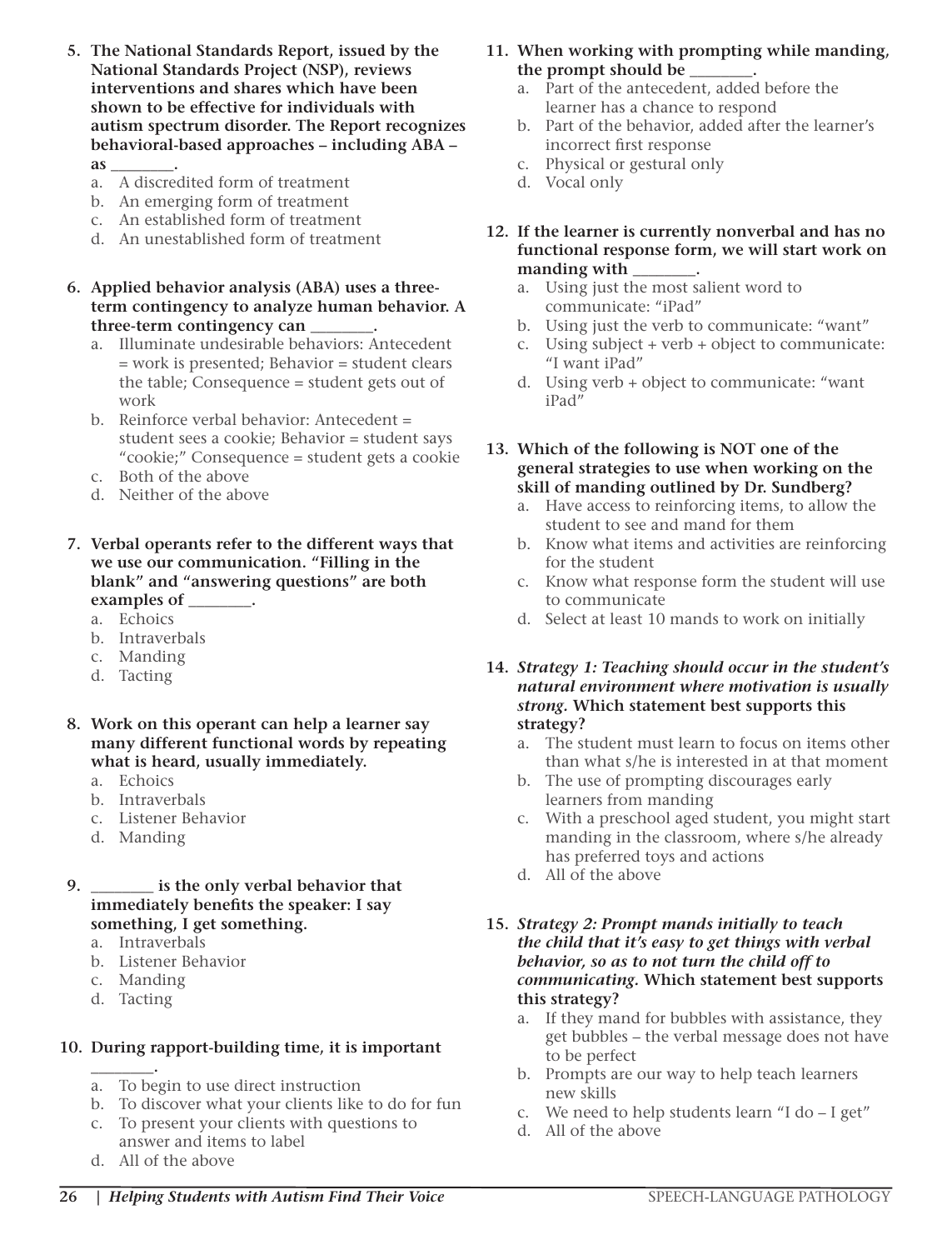- **16.** *Strategy 3: Always start work with the student requesting their most powerful reinforcers.* **Which statement best supports this strategy?**
	- a. If we have a student who really loves dancing to music, we could work on requesting "music" or dance"
	- b. We should start by teaching just one mand, such as "more," that can be generalized
	- c. The student must learn to request items or actions that s/he is not interested in
	- d. All of the above

#### **17.** *Strategy 4: Always teach specific mands.* **Which statement best supports this strategy?**

- a. A mand should not stand alone
- b. If a student mands for more, the instructor may need to ask "more of what?"
- c. Teach more, please, thank you and bathroom first
- d. All of the above

#### **18.** *Strategy 5: Capture and contrive as many opportunities as you can to teach manding throughout the day.* **Which statement best supports this strategy?**

- a. A manding schedule can help contrive and capture manding opportunities for students
- b. A systematic and repetitive approach to teaching manding allows the student to practice more frequently
- c. Make sure that all educational staff are trained and working on manding throughout the day
- d. All of the above

#### **19.** *Strategy 6: Avoid "killing" a student's motivation for an item or activity: give some items for "free."*  **Which statement best supports this strategy?**

- a. If a student can mand for a specific item, it is no longer important that s/he continue to like it.
- b. If we always make a student mand for a preferred item, s/he may conclude "It is too hard to get this item - I don't like it anymore."
- c. To give our students many opportunities to mand throughout their day, we need them to request everything that they want.
- d. All of the above

#### **20.** *Strategy 7: Be a giver not a taker.* **Which statement best supports this strategy?**

- a. Taking away wanted items is a recommended way to encourage a student to mand for them
- b. Taking away wanted items is a recommended way to encourage a student to mand for other items
- c. Taking away wanted items may inadvertently motivate a student to engage in maladaptive behavior
- d. All of the above
- **21.** *Strategy 8: Use a rotating array of reinforcement.* **Which statement best supports this strategy?**
	- a. Be sure to have a variety of preferred items available
	- b. Instead of taking away a preferred item, present a different preferred item for the student to request and engage with
	- c. Think of this strategy as part b to "Be a giver, not a taker"
	- d. All of the above
- **22.** *Strategy 9: Teach mands when the motivation is greatest for the item or activity.* **Which statement best supports this strategy?**
	- a. Constantly observe students' behaviors to make sure that they really want what we are helping them to request
	- b. Ensure that a student is able to mand for an item without prompting before moving on to another item
	- c. Students should not be allowed to change focus from one preferred item to another
	- d. All of the above
- **23. The use of a Manding Schedule best supports which strategy?**
	- a. Strategy 3: Always start work with the student requesting their most powerful reinforcers
	- b. Strategy 4: Always teach specific mands
	- c. Strategy 5: Capture and contrive as many opportunities as you can to teach manding throughout the day
	- d. Strategy 6: Avoid "killing" a student's motivation for an item or activity: give some items for "free"
- **24. The following "Don't Do This" example best supports which strategy?** *Student: Is sitting at a snack group with one other student that is being run by the SLP. The student requests juice.*

*SLP: Hands the student her juice box. Student: Sits and eats her snack and drinks her juice for the next 5 minutes in silence. SLP: To give the student more opportunities to request wanted items, takes away the juice box and asks, "What do you want?" Student: Hits the SLP and has a 10 minute tantrum*

- a. Strategy 1: Teaching should occur in the student's natural environment where motivation is usually strong
- b. Strategy 3: Always start work with the student requesting their most powerful reinforcers
- c. Strategy 5: Capture and contrive as many opportunities as you can to teach manding throughout the day
- d. Strategy 7: Be a giver not a taker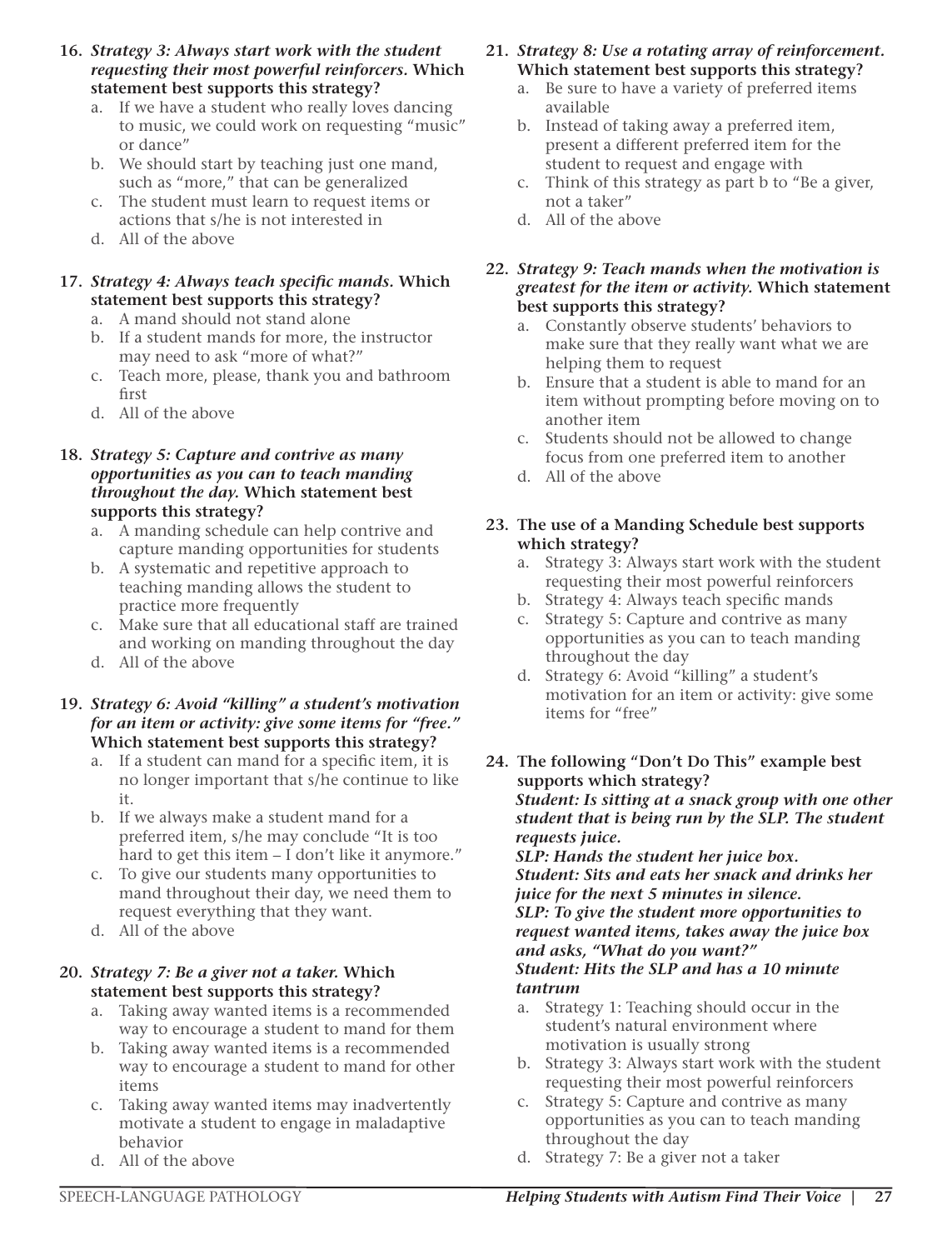#### **25. In general, structured manding sessions**

- **\_\_\_\_\_\_\_\_.** a. Should exclude your students' paraprofessionals
- b. Should only be completed by a speechlanguage pathologist in a therapy type setting
- c. Take place at a table
- d. Take place away from a desk and chair

#### **26. Which of the following is NOT a tactic that allows students to work on manding throughout the day?**

- a. Eliminating choices from snack time and free time
- b. Giving the student an opportunity to work on requesting at the beginning of the day to gauge what items s/he is motivated to engage with that day
- c. Incorporating a manding schedule
- d. Orienting a student's entire team to what manding is and how it is being addressed
- **27. If we take time from a student's day to target a skill, we need to first gather information regarding how often the student is engaging in that behavior prior to treatment – we will call this our "\_\_\_\_\_\_\_\_."**
	- a. Baseline
	- b. End result
	- c. Goal
	- d. Strategy
- **28. The Verbal Behavior Milestones Assessment and Placement Program (VB-MAPP) \_\_\_\_\_\_\_\_.**
	- a. Contains 170 measureable learning and language milestones that are sequenced and balanced across 3 developmental levels
	- b. Does not take into account research from the field of behavior analysis
	- c. Overlooks the skill of manding
	- d. Was created by B.F. Skinner in 1957
- **29. In the mand section of the Verbal Behavior Milestones Assessment and Placement Program (VB-MAPP), a level 1 student \_\_\_\_\_\_\_\_.**
	- a. May be able to mand for others to attend to his/her own verbal behavior (i.e. "listen to this").
	- b. May be able to mand for verbal information using a variety of "wh" question forms
	- c. May start manding for missing items independently
	- d. May use 10 different mands independently

#### **30. The manding goals that we set with our students need to \_\_\_\_\_\_\_\_.**

- a. Be as general as possible
- b. Be non-specific
- c. Make sense to all the students' team members
- d. None of the above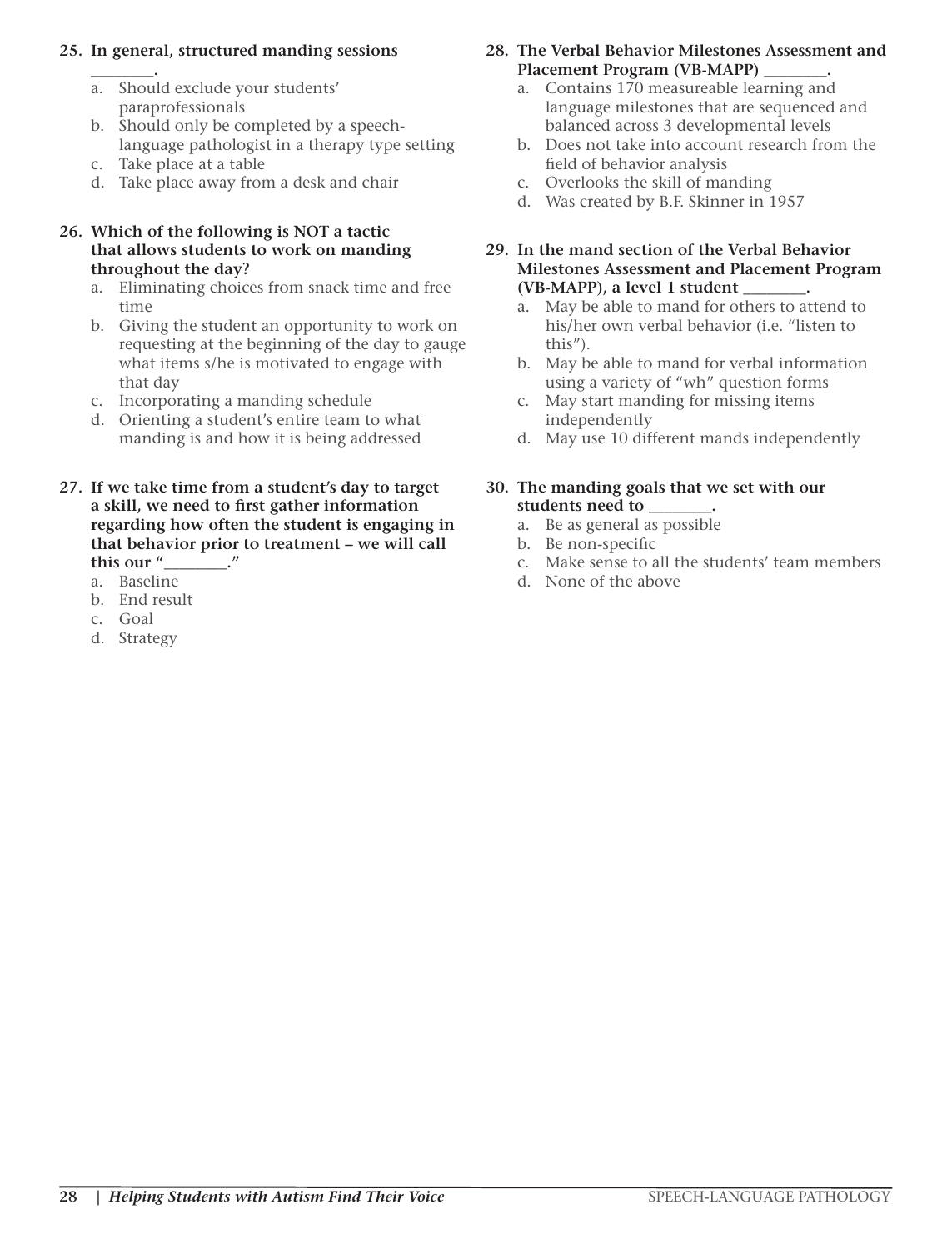### **ANSWER SHEET**

| ** See instructions on the cover page to submit your exams and pay for your course.                            |  |  |
|----------------------------------------------------------------------------------------------------------------|--|--|
| l no se concerta de la contra de la concerta de la concerta de la concerta de la concerta de la concerta de la |  |  |

**By submitting this final exam for grading, I hereby certify that I have spent the required time to study this course material and that I have personally completed each module/session of instruction.**

### **Helping Students with Autism Find Their Voice Final Exam**

|  | 1. $\textcircled{A} \times \textcircled{B} \textcircled{D}$ |  |
|--|-------------------------------------------------------------|--|
|--|-------------------------------------------------------------|--|

- 2. (A) (B) (C) (D)
- 3.  $\mathbb{A} \times \mathbb{B} \times \mathbb{C} \times \mathbb{D}$
- 4.  $\left(\overline{A}\right)\left(\overline{B}\right)\left(\overline{C}\right)\left(\overline{D}\right)$
- 5.  $\mathbb{A} \mathbb{B} \mathbb{C} \mathbb{D}$
- 6.  $\textcircled{A}$   $\textcircled{B}$   $\textcircled{C}$   $\textcircled{D}$

9.  $\mathbb{A} \times \mathbb{B} \mathbb{C} \times \mathbb{D}$ 10.  $\mathbb{A} \mathbb{B} \mathbb{C} \mathbb{D}$ 11.  $\mathbb{(A)}\mathbb{(B)}\mathbb{(C)}\mathbb{(D)}$ 12.  $\mathbb{(A)}\mathbb{(B)}\mathbb{(C)}\mathbb{(D)}$ 

7.  $\mathbb{A} \times \mathbb{B} \mathbb{C} \times \mathbb{D}$ 8. A B C D

18.  $\mathbb{(A)}\mathbb{(B)}\mathbb{(C)}\mathbb{(D)}$ 

13.  $\mathbb{A} \mathbb{B} \mathbb{C} \mathbb{D}$ 14. (A) **B**) **C**) **D** 15. (A) (B) (C) (D) 16. (A)  $(B)$  (C)  $(D)$ 17.  $\mathbb{\left(A\right)}\mathbb{\left(B\right)}\mathbb{\left(\mathbb{O}\right)}$ 19.  $\mathbb{A} \mathbb{B} \mathbb{C} \mathbb{D}$ 24.  $(A)$  $(B)$  $(C)$  $(D)$ 

20. (A B C D 21.  $\mathbb{(A)}\mathbb{(B)}\mathbb{(C)}\mathbb{(D)}$ 

22.  $\mathbb{(A)}\mathbb{(B)}\mathbb{(C)}\mathbb{(D)}$ 23.  $\mathbb{(A)}\mathbb{(B)}\mathbb{(C)}\mathbb{(D)}$ 

28.  $(A)$  $(B)$  $(C)$  $(D)$ 29.  $(A)$  $(B)$  $(C)$  $(D)$ 

30.  $\mathbb{\overline{A}}(\mathbb{B})\mathbb{\overline{O}}(\mathbb{D})$ 

25.  $(A)$  $(B)$  $(C)$  $(D)$ 26. (A) (B) (C) (D) 27.  $(A)$  $(B)$  $(C)$  $(D)$ 

**Accessibility and/or special needs concerns? Contact customer service by phone at (888) 564-9098 or email at support@pdhacademy.com. Refund and general policies are available online at http://pdhacademy.com/policies/**